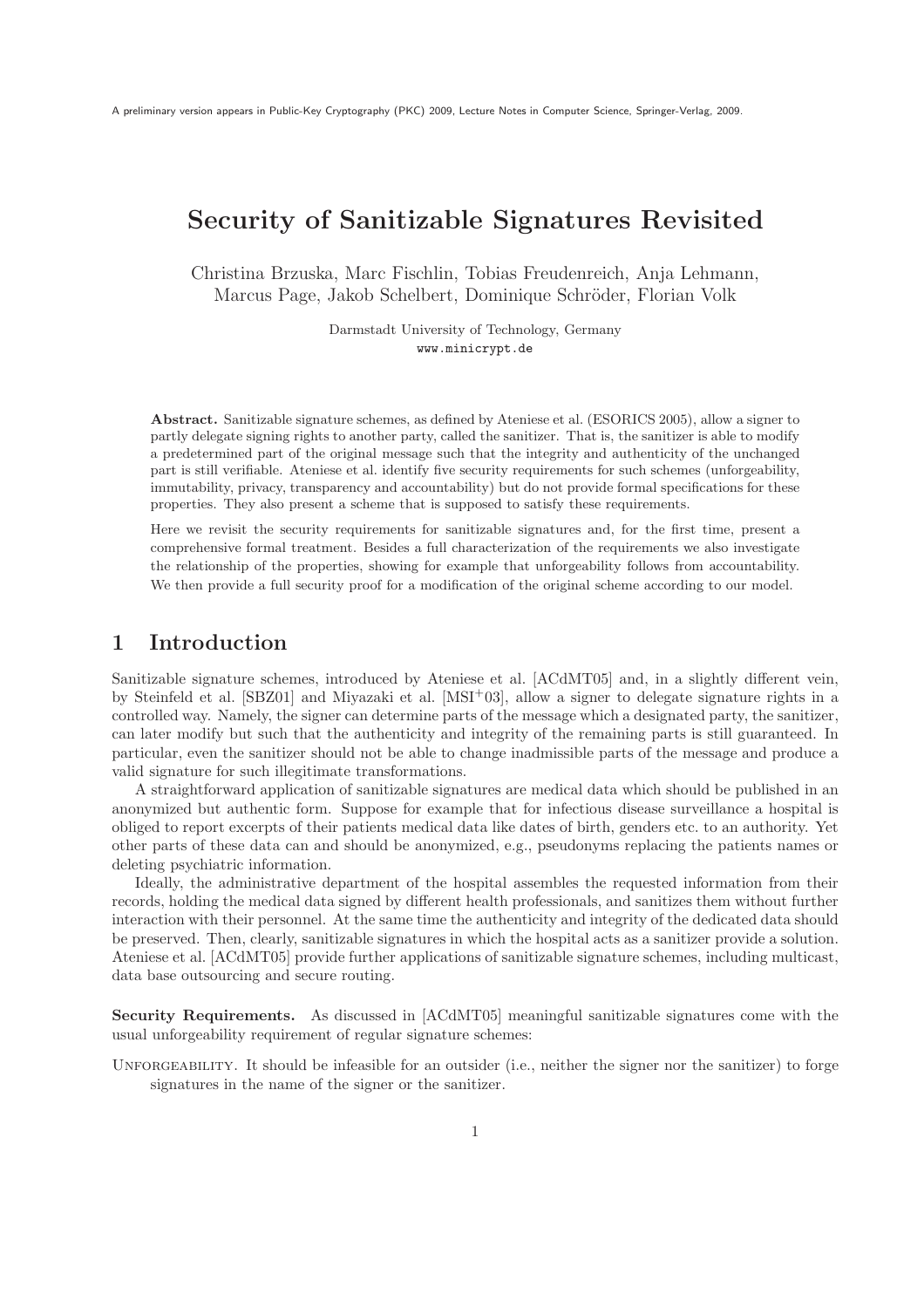But the introduction of the sanitizing party and its relationship to the signer entail further desirable security properties. These are:

- Immutability. The sanitizer should not be able to produce valid signatures for messages where it has changed other than the designated parts (this can be thought of as an insider attack).
- Privacy. Sanitized messages and their signatures should not reveal the original data (i.e., the parts which have been sanitized).
- Transparency. It should be infeasible to decide whether a message has been sanitized or not. This may be desirable in applications where one should not be able to discriminate against messages produced by the sanitizer.
- Accountability. A party (the signer or the sanitizer) should not be held responsible for messages originating from the other party.

While unforgeability can be formalized straightforwardly from the basic case for regular signatures, as it is done in [ACdMT05], Ateniese et al. remain rather vague when it comes to the other security requirements. Instead, they introduce technical conditions for the sanitizable signature scheme, aiming to achieve the requirements above. Besides unforgeability these are indistinguishability —roughly saying that signatures generated by the signer are computationally independent of the messages— and the property of identical distributions, saying that the signatures produced by the signer and the sanitizer have identical distributions. This approach is arguable in several ways.

First, without having a formal definition of the security requirements above it is hard to tell if a signature scheme with the technical conditions really achieves the desired goals; as always in cryptography, without a robust security model underneath it is impossible to make precise statements about the hardness of attacks. Secondly, having a more abstract view on the desirable security requirements (instead of the scheme's conditions) facilitates the understanding of their relationships among each other and with other cryptographic primitives. Finally, trying to achieve the security requirements via technical properties seems to be exceedingly restrictive and may exclude otherwise viable solutions.

Our Results. In this paper we revisit the aforementioned security requirements and formalize them according to common game-based approaches. As part of this, we simplify the unforgeability experiment from [ACdMT05]. We also make several refinements for accountability. First, we augment the model by new algorithms Proof and Judge where Proof allows to provide evidence to Judge that a message has been sanitized. Then we distinguish between *sanitizer*- and *signer-accountability*, saying that a malicious sanitizer resp. signer cannot falsely accuse the other party. The original approach in [ACdMT05] only seems to discuss our notion of sanitizer-accountability.

Concerning the relationship of the now-defined security requirements we obtain some useful and also some unexpected results: First, we prove that transparency implies privacy, i.e., any transparent sanitizable signature scheme is also private and for such schemes there is no need to look at the privacy property separately. Secondly, we show that the two accountability types together imply unforgeability, which is in contrast to the position of Ateniese et al. [ACdMT05] who argue that unforgeability implies accountability. Having a clean model tells us that it is the other way around, and that accountability needs to be considered.

As for the other security properties, immutability, transparency, sanitizer- and signer-accountability we show that each property is independent of the other ones. That is, for each property we present a sanitizable scheme which satisfies all the other requirements except for the one in question. Technically we assume that there are schemes having all properties and then modify the scheme to annihilate the one property. Finally, we show that unforgeability does not follow from sanitizer- or signer-accountability alone (but only if both versions of accountability hold simultaneously). This gives us a complete characterization of the relationship of the notions.

We also revisit the sanitizable signature scheme presented in [ACdMT05] in light of our formal definitions. We show that a modification of their scheme indeed meets our requirements for immutability, transparency,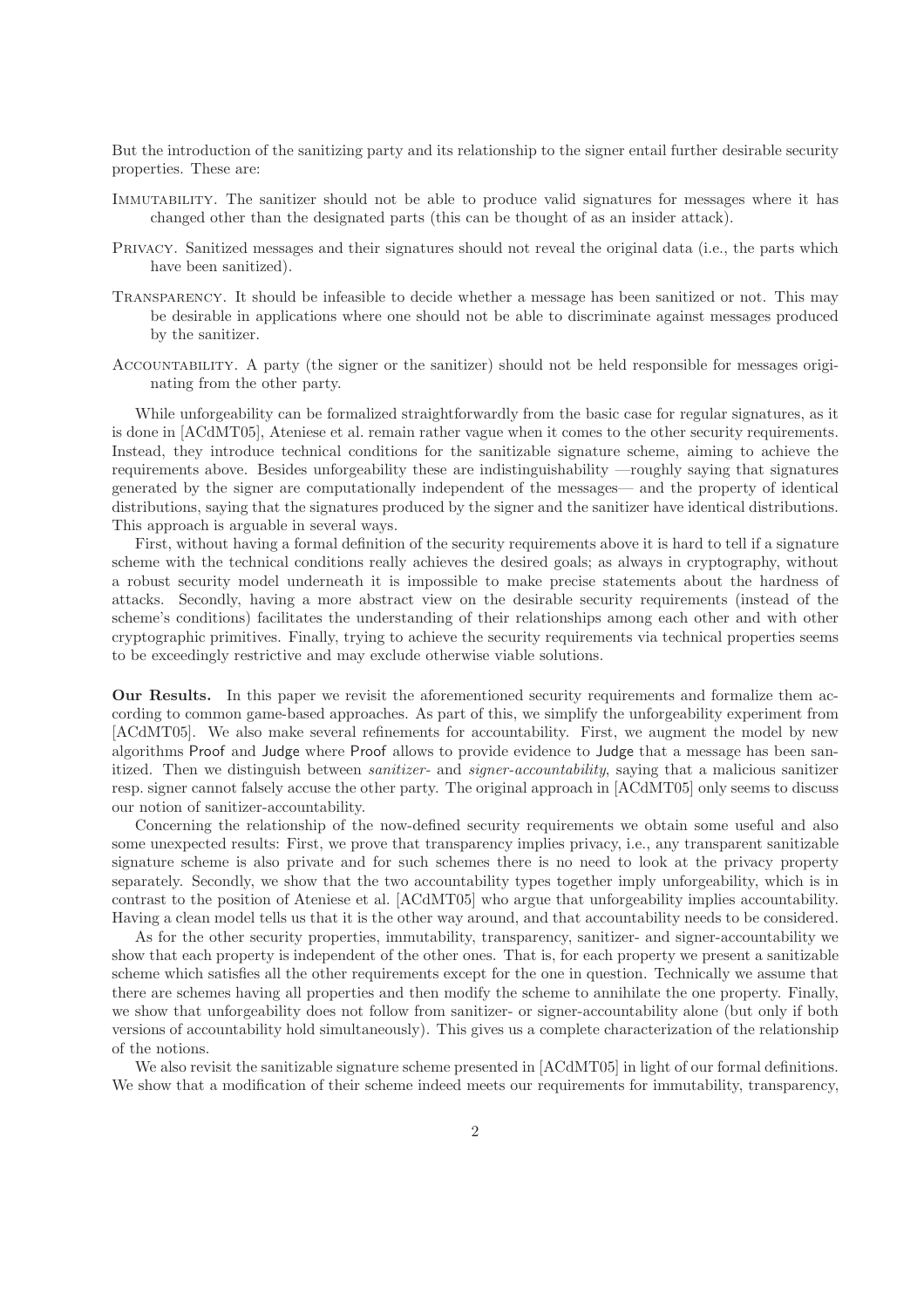sanitizer-accountability and signer-accountability. This already implies, via our relationship results, that the scheme is also unforgeable and private and thus a secure sanitizable scheme.

**Related Work.** As mentioned before, Miyazaki et al.  $[MSI<sup>+</sup>03]$  also use the notion of sanitizable signature schemes, but refer to a slightly different approach. According to their notion only deletions of message parts are considered (instead of modifications) and, secondly, the sanitizer is usually not bound to change designated parts of the message but can decide which portions should be deleted. The basic security properties of such sanitizable signature schemes are unforgeability and privacy (following the terminology above). Independently, several similar proposals like content extraction signatures [SBZ01] and redactable signatures [JMSW02] have been made.

The two approaches for sanitizable signatures and their solutions resemble each other, making the distinction somewhat obscure. This is especially true since further properties have been added to the models in subsequent works, like the requirement that the sanitizer's identity remains hidden [MHI08] in the sanitizable signature model of  $[MSI^+03]$ , resembling the above notion of transparency. Nonetheless, one can divide the literature about sanitizable signatures roughly into the works following the approach by Ateniese et al., e.g., [KL06, CLM08], and the works based on the approach by Miyazaki et al., including  $[IKTY05, MIM<sup>+</sup>05, IKO<sup>+</sup>07, MHI08, HHH<sup>+</sup>08].$ 

We adhere to the notion of sanitizable signature of Ateniese et al. [ACdMT05], covering message modifications and security requirements like accountability. Some improvements concerning the scheme's efficiency have been made [KL06] and some extensions concerning multiple, a-posteriori determined censors have been suggested [CLM08]. None of these proposals goes beyond the original approach to model the security properties formally, though. We note that some of the previous works in the vein of Miyazaki et al.  $[MST^+03]$ come with security models, especially for privacy and unforgeability [SBZ01, MHI08, SIT06]. Yet, they often provide limited security guarantees, like privacy requirements holding for a single message-signature pair only. In contrast our models allow more sophisticated attacks where for instance privacy should still hold for multiple message-signature pairs and even if the attacker can ask for further signatures.

Independently of our work, Yuen et al. [YSLM08] also revisit the security of sanitizable signatures, but focus on new constructions.

### 2 Preliminaries

In this section we define sanitizable signatures. Like a regular signature scheme a sanitizable signature scheme allows to sign messages under the secret signer key  $sk_{sig}$ , generated together with the public verification key  $pk_{\text{sig}}$ . The signing process itself includes a public key  $pk_{\text{san}}$  of a designated sanitizer and a description ADM of division into blocks and admissible blocks which the sanitizer is allowed to change with the help of its secret key  $sk_{\text{san}}$ . Any such modification takes the original message and signature and some modification information MOD and produces a signature  $\sigma'$  for the modified message  $m'$ .

In the sequel we assume for simplicity that the description ADM of admissible blocks defines the block length  $t \in \mathbb{N}$  and contains a set of block numbers from  $\mathbb N$  which can be changed, and that all messages are aligned to block length (say, by standard padding techniques). The modification information mod is then a list of pairs  $(j, m'[j])$  consisting of a block number j and the new content  $m'[j]$  for this block. We say that mod matches adm if all the block numbers in mod are admissible according to adm and the length of the blocks in mod equals the value in adm. The case of a more general transformation, where the modifications are modeled as arbitrary algorithms, is straightforward and discussed in Appendix B.

In addition, to settle disputes about the origin of a message-signature pair, an algorithm Proof enables the signer to produce a proof  $\pi$  that a signature has been created by the sanitizer. The proof  $\pi$  is generated from a set of previously signed messages. A Judge algorithm then uses the proof  $\pi$  to decide if a valid message-signature pair  $(m, \sigma)$  has been created by the signer or the sanitizer (the lack of such a proof is interpreted as a signer origin). We note that Judge is usually only called for valid pairs  $(m, \sigma)$ ; for invalid pairs settling the dispute is beyond the scheme's scope.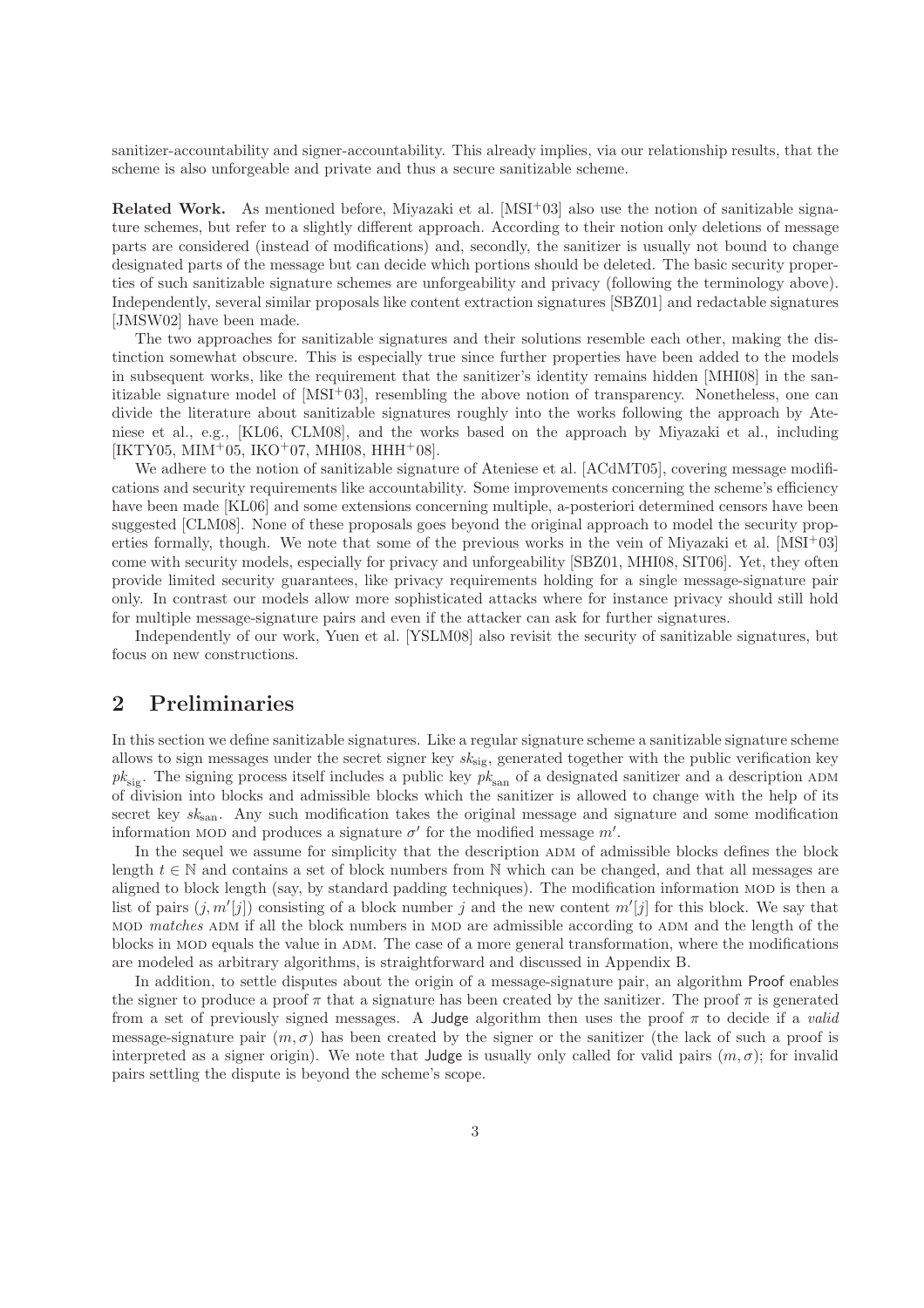Definition 2.1 (Sanitizable Signature Scheme) A sanitizable signature scheme SanSig consists of seven efficient algorithms (KGen<sub>sig</sub>, KGen<sub>san</sub>, Sign, Sanit, Verify, Proof, Judge) such that:

KEY GENERATION. There are two key generation algorithms, one for the signer and one for the sanitizer. Both create a pair of keys, a private key and the corresponding public key:

 $(pk_{sig}, sk_{sig}) \leftarrow \textit{KGen}_{sig}(1^n), \qquad (pk_{san}, sk_{san}) \leftarrow \textit{KGen}_{san}(1^n)$ 

SIGNING. The Sign algorithm takes as input a message  $m \in \{0,1\}^*$ , the secret key sk<sub>sig</sub> of the signer, the public key  $pk_{san}$  of the sanitizer as well as a description  $ADM \in N \times 2^N$  of the block length t and admissibly modifiable message blocks from  $\{0,1\}^t$ . It outputs a signature (or  $\perp$ , indicating an error):

$$
\sigma \leftarrow \textit{Sign}(m, \textit{sk}_{\textit{sig}}, \textit{pk}_{\textit{san}}, \textit{ADM}).
$$

We assume that ADM is recoverable from any signature  $\sigma \neq \perp$ .

SANITIZING. Algorithm Sanit takes a message  $m \in \{0,1\}^*$ , a signature  $\sigma$ , the public key p $k_{sig}$  of the signer and the secret key  $sk_{san}$  of the sanitizer. It modifies the message m according to the modification instruction MOD  $\subseteq \mathbb{N} \times \{0,1\}^t$  (where t is the block length described in ADM) and determines a new signature  $\sigma'$  for the modified message m'. Then Sanit outputs m' and  $\sigma'$  (or possibly  $\perp$  in case of an error).

$$
(m', \sigma') \leftarrow \text{Sanit}(m, \text{MOD}, \sigma, \text{pk}_{\text{sig}}, \text{sk}_{\text{san}})
$$

VERIFICATION. The Verify algorithm outputs a bit  $d \in \{ \text{true}, \text{false} \}$  verifying the correctness of a signature σ for a message m with respect to the public keys  $pk_{siq}$  and  $pk_{san}$ .

$$
d \leftarrow \text{Verify}(m, \sigma, \text{pk}_{\text{sig}}, \text{pk}_{\text{san}})
$$

PROOF. The Proof algorithm takes as input the secret signing key sk<sub>sig</sub>, a message m and a signature  $\sigma$  as well a set of (polynomially many) additional message-signature pairs  $(m_i, \sigma_i)_{i=1,2,\dots,q}$  and the public key p $k_{san}$ . It outputs a string  $\pi \in \{0,1\}^*$ :

$$
\pi \leftarrow \text{Proof}(sk_{sig}, m, \sigma, (m_1, \sigma_1), \dots, (m_q, \sigma_q), pk_{san})
$$

JUDGE. Algorithm Judge takes as input a message m and a valid signature  $\sigma$ , the public keys of the parties and a proof  $\pi$ . It outputs a decision  $d \in \{Sig, San\}$  indicating whether the message-signature pair has been created by the signer or the sanitizer:

$$
d \leftarrow \textit{Judge}(m, \sigma, \textit{pk}_{\textit{sig}}, \textit{pk}_{\textit{san}}, \pi)
$$

For a sanitizable signature scheme the usual correctness properties should hold, saying that genuinely signed or sanitized messages are accepted and that a genuinely created proof by the signer leads the judge to decide in favor of the signer.

SIGNING CORRECTNESS. For any security parameter  $n \in \mathbb{N}$ , any key pair  $(s_{\text{sig}}, p_{\text{sig}}) \leftarrow \text{KGen}_{\text{sig}}(1^n)$ , any key pair  $(sk_{\rm san}, p k_{\rm san}) \leftarrow \textsf{KGen}_{\rm san}(1^n)$ , any message  $m \in \{0, 1\}^*$ , any ADM  $\in \mathbb{N} \times 2^{\mathbb{N}}$  and any  $\sigma \leftarrow$  Sign $(m, sk_{\text{sig}}, pk_{\text{san}}, \text{ADM})$  we have

Verify
$$
(m, \sigma, pk_{\text{sig}}, pk_{\text{san}})
$$
 = true.

SANITIZING CORRECTNESS. For any security parameter  $n \in \mathbb{N}$ , any key pair  $(s k_{\text{sig}}, p k_{\text{sig}}) \leftarrow \text{KGen}_{\text{sig}}(1^n)$ , any key pair  $(s_{\text{stan}}, p_{\text{San}}) \leftarrow \text{KGen}_{\text{san}}(1^n)$ , any message  $m \in \{0, 1\}^*$ , any  $\sigma$  with Verify $(m, \sigma, p_{\text{sig}}, p_{\text{San}}) =$ true, any MOD  $\subseteq N \times \{0,1\}^t$  matching ADM from  $\sigma$ , and any pair  $(m', \sigma') \leftarrow$  Sanit $(m, \text{MOD}, \sigma, pk_{\text{sig}}, sk_{\text{san}})$ we require

$$
\mathsf{Verify}(m',\sigma', \mathit{pk}_{\mathit{sig}}, \mathit{pk}_{\mathit{san}}) = \mathtt{true}.
$$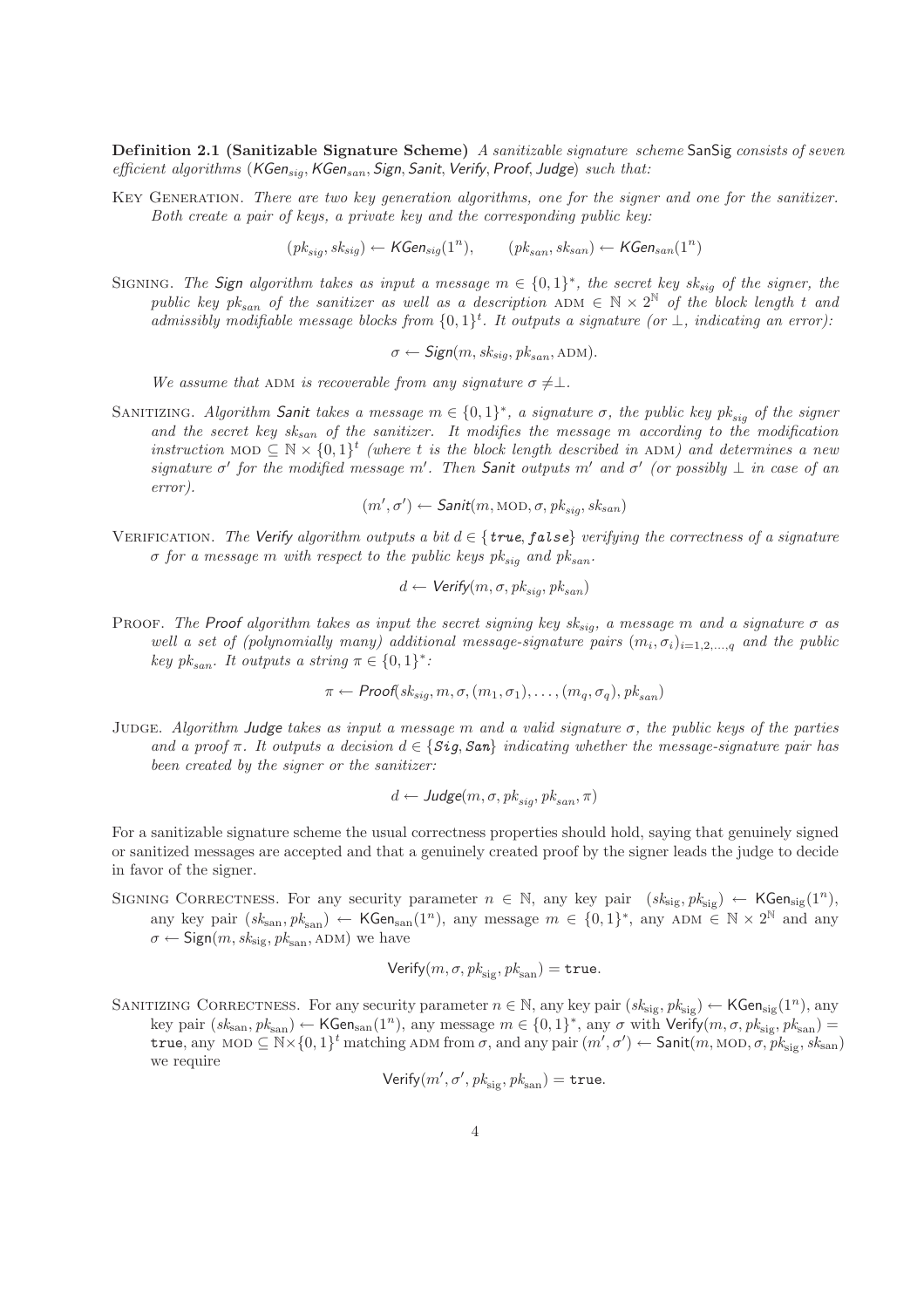PROOF CORRECTNESS. For any security parameter  $n \in \mathbb{N}$ , any key pair  $(s k_{sig}, p k_{sig}) \leftarrow \mathsf{KGen}_{sig}(1^n)$ , any key pair  $(s_{\text{fsan}}, p_{\text{fsan}}) \leftarrow \text{KGen}_{\text{san}}(1^n)$ , any message  $m \in \{0, 1\}^*$ , any signature  $\sigma$ , any MOD matching ADM from  $\sigma$ , any  $(m', \sigma') \leftarrow$  Sanit $(m, \text{MOD}, \sigma, pk_{\text{sig}}, sk_{\text{san}})$  with Verify $(m', \sigma', pk_{\text{sig}}, pk_{\text{san}}) =$  true, and any (polynomially many)  $m_1, \ldots, m_q$  and  $ADM_1, \ldots, ADM_q$  with  $\sigma_i \leftarrow$  Sign $(m_i, s k_{\text{sig}}, p k_{\text{san}}, ADM_i)$  and  $(m, \sigma) = (m_i, \sigma_i)$  for some i, any  $\pi \leftarrow \text{Proof}(sk_{\text{sig}}, m', \sigma', m_1, \sigma_1, \ldots, m_q, \sigma_q, pk_{\text{san}})$  we require:

 $\textsf{Judge}(m',\sigma', \textit{pk}_{\text{sig}}, \textit{pk}_{\text{san}}, \pi) = \texttt{San}.$ 

### 3 Security Requirements

According to Ateniese et al. [ACdMT05] there are several security requirements that a secure sanitizable signature needs to satisfy. Informally, these are:

- UNFORGEABILITY. No outsider should be able to forge the signer's or the censor's signature. This is analogously to the standard security requirement for signatures.
- Immutability. The censor is allowed to modify predefined, admissible parts of a message, but he should not be able to modify other parts of the message. For example, a sanitizer who is in charge of blackening names in medical documents should not be able to modify the actual medical data.
- Privacy. Nobody should be able to restore sanitized parts of a message. For example, if we have pseudonyms in medical documents then, of course, the original names should not be recoverable.
- Transparency. The idea of sanitizable signatures is that, within well-defined limits, the sanitizer inherits the signing authority. Sometimes knowledge of this fact makes the sanitized data less valuable, e.g., an original business plan coming from the CEO is a more desirable target for a spy than the sanitized plan from the administration office. Transparency now says that no one except for the signer and the sanitizer should be able to distinguish signatures from the signer and the sanitizer.
- Accountability. If the signer and the censor have an argument about the origin of a valid messagesignature pair  $(m, \sigma)$ , then accountability demands that this dispute can be settled correctly by the Judge. As an example consider a public servant acting as a sanitizer, but publishing unauthorized information in the name of the government.

We next define these notions formally. An overview is given in Figure 1. We note that we call a sanitizable scheme secure if it is simultaneously immutable, unforgeable, private, transparent, sanitizer-accountable and signer-accountable according to the definitions below.

We note that our definitions usually consider three parties, the signer, the sanitizer and the adversary (for some properties the adversary takes over the role of one of the other two parties). In practice, though, one usually has many parties, e.g., a sanitizer assigned to many signers. Our definitions are robust in this regard as we leave much power to the adversary and its queries, say, asking the honest signer to sign a message for a chosen public sanitizer key and thus for different sanitizers. By this, our models can be easily mapped to the case of multiple parties by standard guessing strategies (i.e., trying to predict the "target" signer-sanitizer pair and simulating the other honest parties). As an example we show that our notion of immutability also provides security against the "additional sanitizing attack" of [MIM<sup>+</sup>05], a typical non-malleability attack for three parties.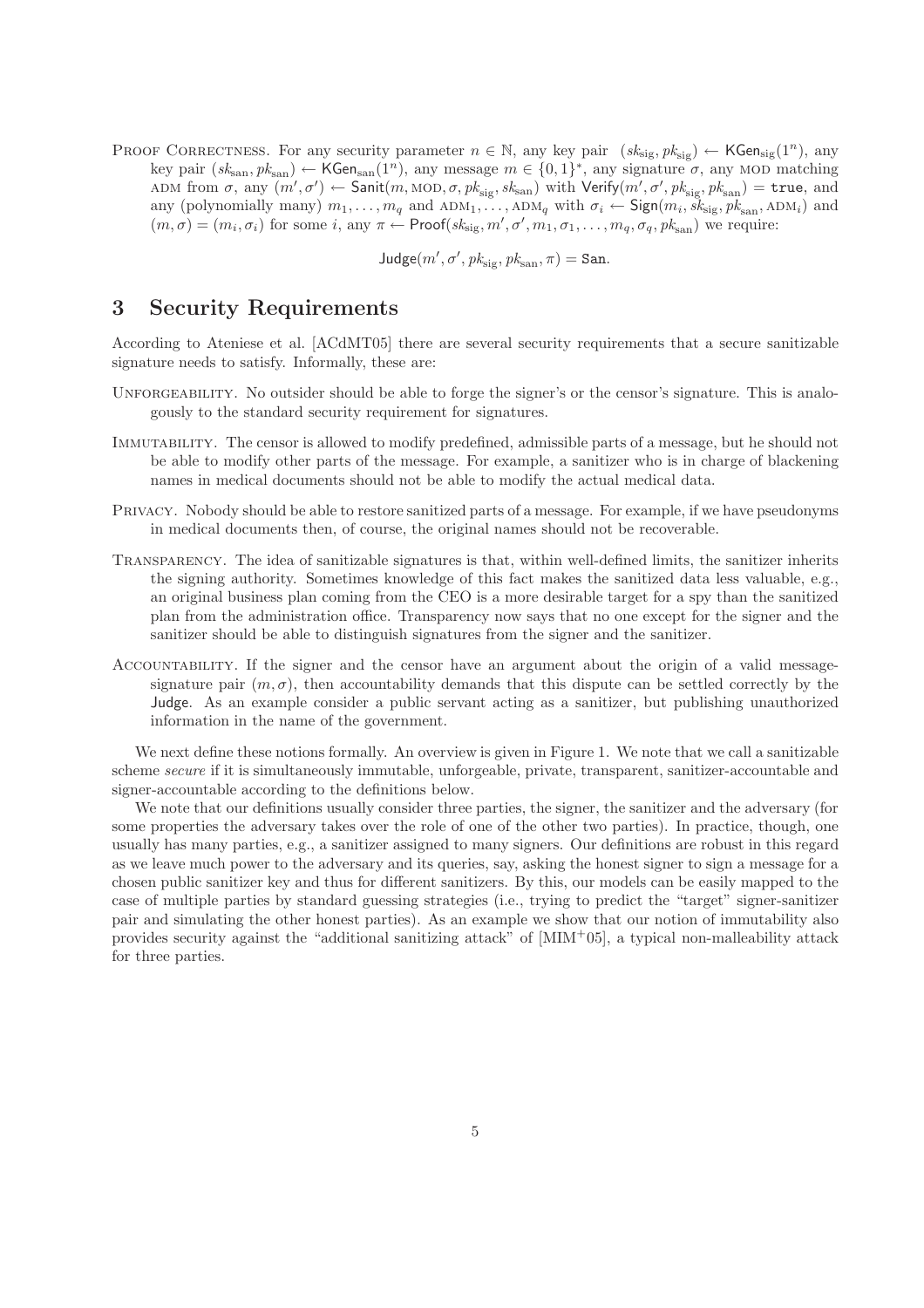#### replacements



(a) UNFORGEABILITY:  $A$ 's output has to verify as true and  $\forall i = 1, \ldots, q : (pk_{\text{san}}, m^*) \neq (pk_{\text{san},i}, m_i)$  and  $\forall j = q +$  $1, \ldots, r : (p k_{\text{sig}}, m^*) \neq (p k_{\text{sig},j}, m'_j).$ 



SANITIZER ACCOUNTABILITY: The adversary is a malicious sanitizer and has the same input and oracles as in the Immutability-Experiment above. Here A wins if the corresponding proof to its output  $\left(\mathit{pk}^*_{\text{sig}}, m^*, \sigma^*\right)$  leads Judge to decide that the signature has been generated by the signer.

(e)

(b) IMMUTABILITY:  $A$ 's output has to verify as true and for all  $i = 1, \ldots, q$  it must holds that  $pk_{\text{san}}^* \neq pk_{\text{san},i}$  or  $m^*[j_i] \neq m_i[j_i]$  for some  $j_i \notin \text{ADM}_i$ .





(f) SIGNER ACCOUNTABILITY:  $A$  wins if it outputs a proof  $\pi^*$  for some valid message/signature pair  $(pk_{\text{sig}}^*, m^*, \sigma^*)$ which Judge relates to the sanitizer.

Figure 1: Security Requirements of Sanitizable Signatures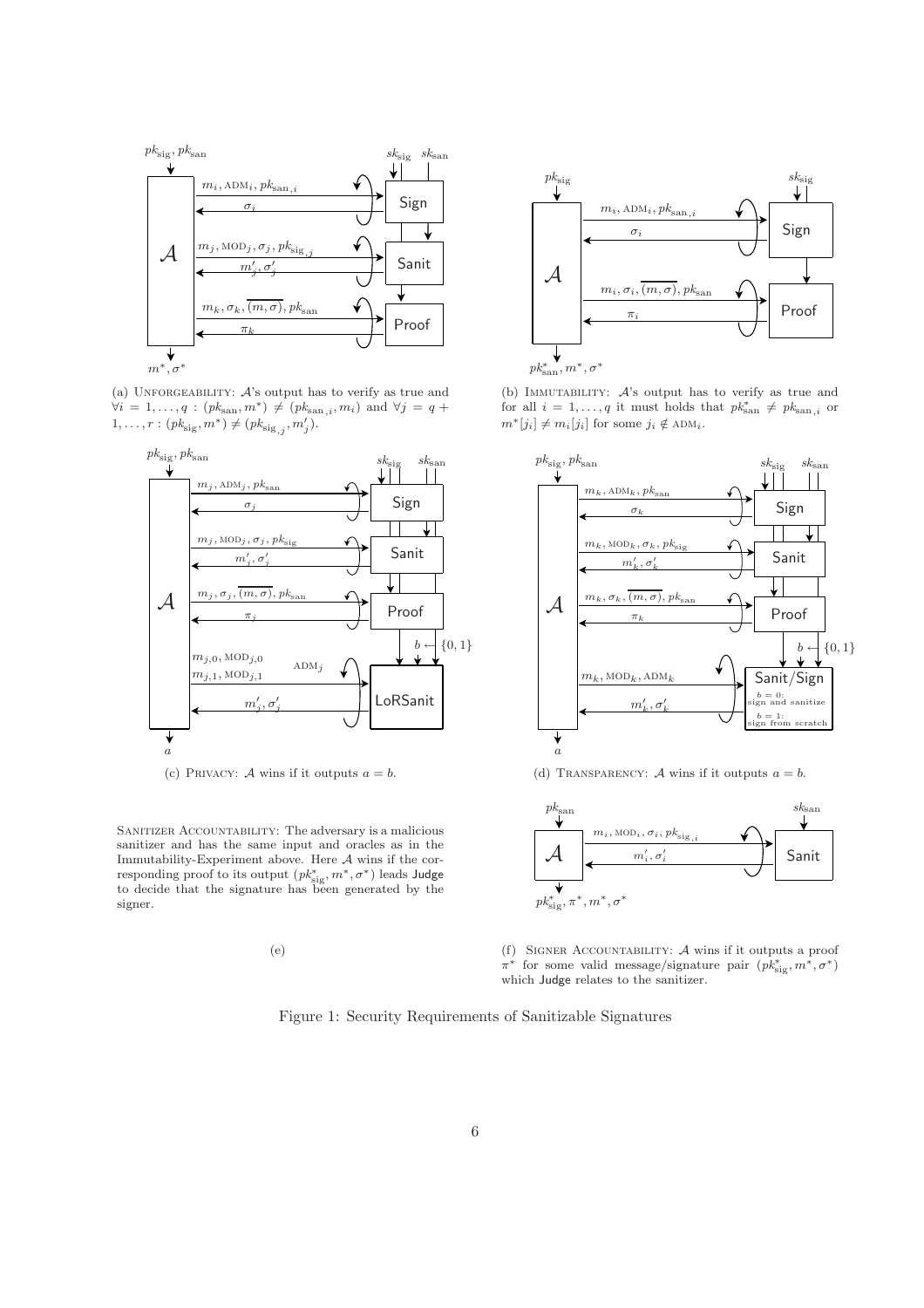#### 3.1 Unforgeability

The unforgeability notion for sanitizable signatures follows the classical notion for regular signature schemes. It says that nobody should be able to compute a tupel  $(m^*, \sigma^*)$  such that  $\mathsf{Verify}(m^*, \sigma^*, \mathit{pk}_{\text{sig}}, \mathit{pk}_{\text{san}}) = \mathtt{true}$ without having the secret keys  $sk_{\text{sig}}$ ,  $sk_{\text{san}}$ . This must hold even if one can see additional signatures for other messages. We also give the adversary access to a Proof box (as proofs could potentially leak information about the secret signing key). Yet, except for this secret key the adversary fully determines the other input data, including the message-signature pairs and the public keys. This allows to capture for example scenarios where several sanitizers are assigned to the same signer.

**Definition 3.1 (Unforgeability)** A sanitizable signature scheme SanSig is unforgeable if for any efficient algorithm A the probability that the following experiment returns 1 is negligible (as a function of n):

Experiment Unforgeability $\mathcal{S}_\mathcal{A}^{\textsf{Sang}}(n)$  $(pk_{sig}, sk_{sig}) \leftarrow KGen_{sig}(1^n)$  $(pk_{san}, sk_{san}) \leftarrow {\textit{KGen}}_{san}(1^n)$  $(m^*,\sigma^*) \leftarrow \mathcal{A}^{\mathsf{Sign}(\cdot,sk_{sig},\cdot,\cdot),\mathsf{Sanit}(\cdot,\cdot,\cdot,\cdot,sk_{san}),\mathsf{Proof}(sk_{sig},\dots)}(pk_{sig},pk_{san})$ letting  $(m_i, \text{ADM}_i, pk_{san,i})$  and  $\sigma_i$  for  $i = 1, 2, ..., q$ denote the queries and answers to and from oracle Sign, and  $(m_j, \text{MOD}_j, \sigma_j, \text{pk}_{sig_j})$  and  $(m'_j, \sigma'_j)$  for  $j = q + 1, \ldots, r$ denote the queries and answers to and from oracle Sanit. return 1 if  $Verify(m^*, \sigma^*, pk_{sig}, pk_{san}) = true$  and for all  $i = 1, 2, ..., q$  we have  $(pk_{san}, m^*) \neq (pk_{san,i}, m_i)$  and for all  $j = q + 1, \ldots, r$  we have  $(pk_{sig}, m^*) \neq (pk_{sig,j}, m'_j)$ .

### 3.2 Immutability

The censor can use the Sanit algorithm to change message blocks which the signer declared as modifiable. If a malicious censor tries to modify other blocks this should not yield a correct signature. In the attack model below the malicious sanitizer  $A$  interacts with the signer to receive signatures  $\sigma_i$  for messages  $m_i$ , descriptions  $ADM_i$  and keys  $pk_{san,i}$  of its choice, before eventually outputting a valid pair  $(pk_{san}^*, m^*, \sigma^*)$  such that message  $m^*$  is not a "legitimate" transformation of one of the  $m_i$ 's under the same key  $pk^*_{\text{san}} = pk_{\text{san},i}$ . The latter is formalized by demanding that each  $m_i$  and  $m^*$  differ in at least one inadmissible block (or that  $pk_{\text{san}}^* \neq pk_{\text{san},i}$ .

**Definition 3.2 (Immutability)** A sanitizable signature scheme SanSig is immutable if for any efficient algorithm A the probability that the following experiment returns 1 is negligible (as a function of n):

Experiment Immutability ${}_{\mathcal{A}}^{\mathsf{SanSig}}(n)$  $(pk_{sig}, sk_{sig}) \leftarrow KGen_{sig}(1^n)$  $(pk_{san}^*, m^*, \sigma^*) \leftarrow \mathcal{A}^{\mathit{Sign}(\cdot, sk_{sig},\cdot), \mathit{Proof}(sk_{sig},...,pk_{sig},\cdot)}(pk_{sig})$ letting  $(m_i, \text{ADM}_i, pk_{san,i})$  and  $\sigma_i$  for  $i = 1, 2, ..., q$ denote the queries and answers to and from oracle Sign. return 1 if  $Verify(m^*, \sigma^*, pk_{sig}, pk_{san}^*) = true$  and for all  $i = 1, 2, \ldots, q$  we have  $pk_{san}^* \neq pk_{san,i}$ , or  $m^*[j_i] \neq m_i[j_i]$  for some  $j_i \notin \text{ADM}_i$ //where shorter messages are padded with blocks of the special symbol  $\perp \notin \{0,1\}^*$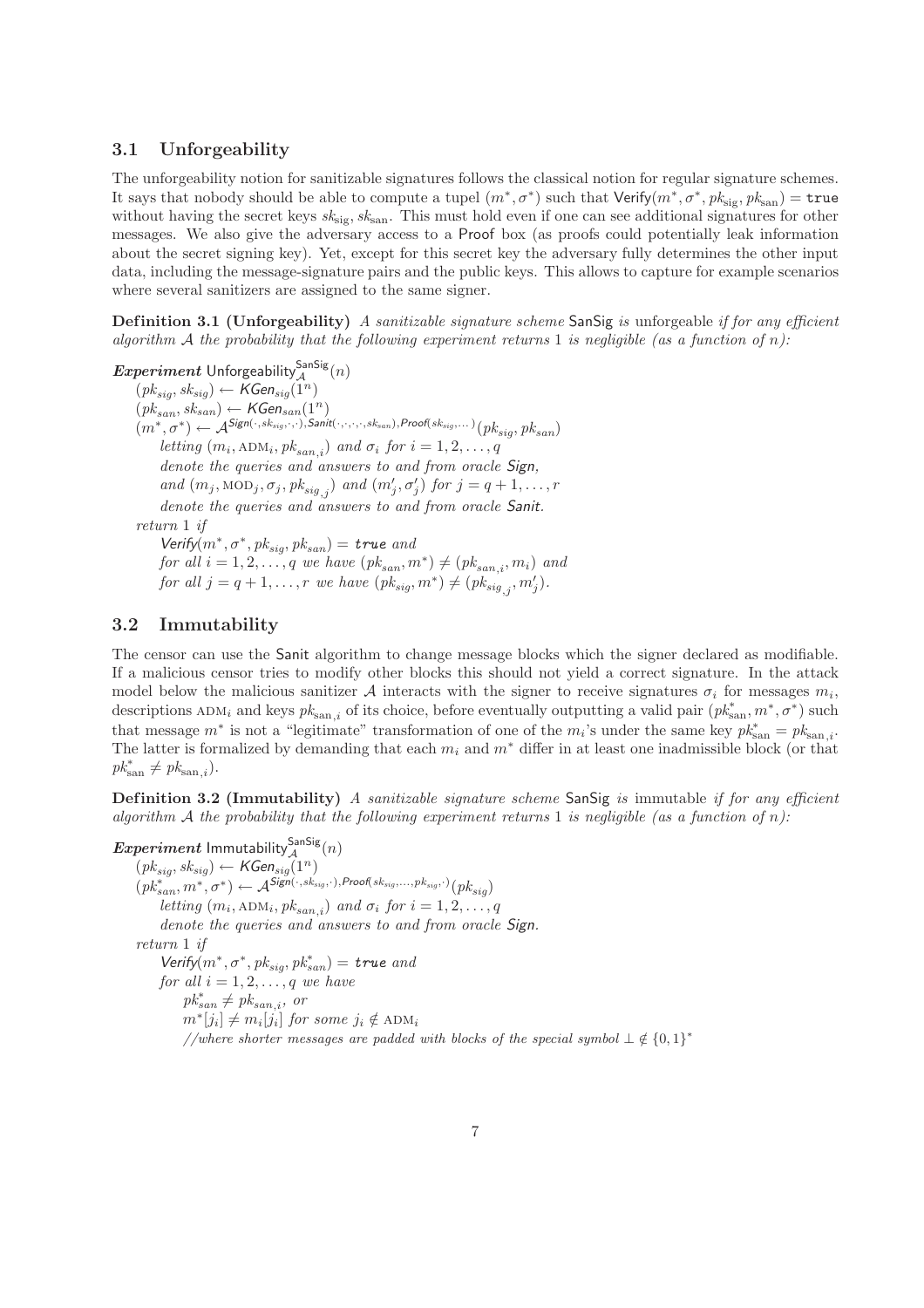Thwarting Additional Sanitizing Attacks. Testifying to the fact that our definition is quite robust in the multi-party setting we discuss that our notion of immutability implies the "additional sanitizing attack" of Miyazaki et al. [MIM<sup>+</sup>05]. Suppose we have three parties in a department, the signer and two sanitizers. Both sanitizers are authorized in principle to modify messages, but for a specific message m only the first sanitizer is permitted to do so (say that this message contains information affecting the second sanitizer). Assume now that a requesting party asks for the non-sensitive parts of message  $m$ , and that the first sanitizer with public key  $pk_{\text{san}}$  is honest and changes the message m to derive a new signature  $\sigma'$  for m'. But now the second sanitizer with public key  $pk_{\text{san}}^*$  intercepts this reply, maliciously deletes the information about him in message m' and produces a signature  $\sigma^*$  for this bowdlerized message  $m^*$ . Only this pair  $m^*, \sigma^*$  is sent to the requesting party, looking like an authorized reply to the requesting party.

Our notion of immutability is strong enough to capture "additional sanitizing attacks" (assuming unique public keys of parties). Namely, in our definition we declare the adversary successful if it manages to find a new public key  $pk_{\text{san}}^*$  different from the sanitizer's public key  $pk_{\text{san}}$  such that the final output verifies correctly under this new key  $pk_{\text{san}}^*$ . An adversary can now mount the additional sanitizing attack by generating the keys of the honest sanitizer internally (in a sense, giving even more control to the adversary), calling the signer to create the document for the key  $pk_{\text{san}}$  of the honest sanitizer and then outputting the further censored message  $m^*$  with  $\sigma^*$  under a public key  $pk^*_{\text{san}}$ . Hence, immutability guarantees that such a case cannot succeed and, in particular, that the scheme is secure against "additional sanitizing attacks".

#### 3.3 Privacy

Privacy roughly means that it should be infeasible to recover information about the sanitized parts of the message. As information leakage through the modified message itself can never be prevented, we only refer to information which is available through the sanitized signature. There are two possible flavors in formalizing privacy for sanitizable signatures. One approach follows semantic security of encryption schemes and is called *semantic privacy*. It says that for any adversary  $A$  seeing sanitized signatures there is a simulator  $S$  which is denied the signatures, but which is still as successful in predicting some information about the original message as A. This notion is discussed comprehensively in Appendix A.

The other approach is based on the indistinguishability notion for encryption. In this case, an adversary can choose pairs  $(m_0, \text{MOD}_0), (m_1, \text{MOD}_1)$  of messages and modifications together with a description ADM and has access to a "left-or-right" box. This oracle either returns a sanitized signature for the left tuple  $(b = 0)$  or for the right tuple  $(b = 1)$ . The task of the attacker is to predict the random bit b significantly better than by guessing. Here we need the additional constraint that for each call to the left-or-right box the resulting modified messages are identical for both tuples and the modifications both match ADM, else the task would be trivial. We write  $(m_0, \text{MOD}_0, \text{ADM}) \equiv (m_1, \text{MOD}_1, \text{ADM})$  for this.

Below we formalize the more handy indistinguishability notion and discuss in Appendix A that the simulation-based approach is equivalent (as in case of encryption). In our definition of privacy we grant the adversary also access to a signature and a sanitizer oracle, enabling the adversary to create signatures which can be sanitized afterwards. We note that the adversary does not get to choose the signature  $\sigma_{i,b}$  for inputs to the left-or-right box. Instead, this signature is first computed from scratch. This corresponds to the "hospital setting" mentioned in the introduction, where the medical data and, in particular, their signatures are kept confidentially and only the sanitized document is released. One may define a stronger version where the adversary gets to choose  $\sigma_{i,0}, \sigma_{i,1}$ , but it seems much harder to realize this requirement efficiently.

As in case of unforgeability and immutability we also grant the adversary access to Proof. Hence, since we let the adversary also determine the input to this box the adversary may input the data received from the Sign box here, but cannot use any of the initially computed and secret signatures in the calls to the left-or-right box (unless the adversary accidently guesses one). The reason is again that proofs usually leak information about the signatures but the signatures in the left-or-right box should remain secret (as in the hospital example).

Definition 3.3 (Privacy) A sanitizable signature scheme SanSig is private if for any efficient algorithm A the probability that the following experiment returns 1 is negligibly close to  $\frac{1}{2}$ :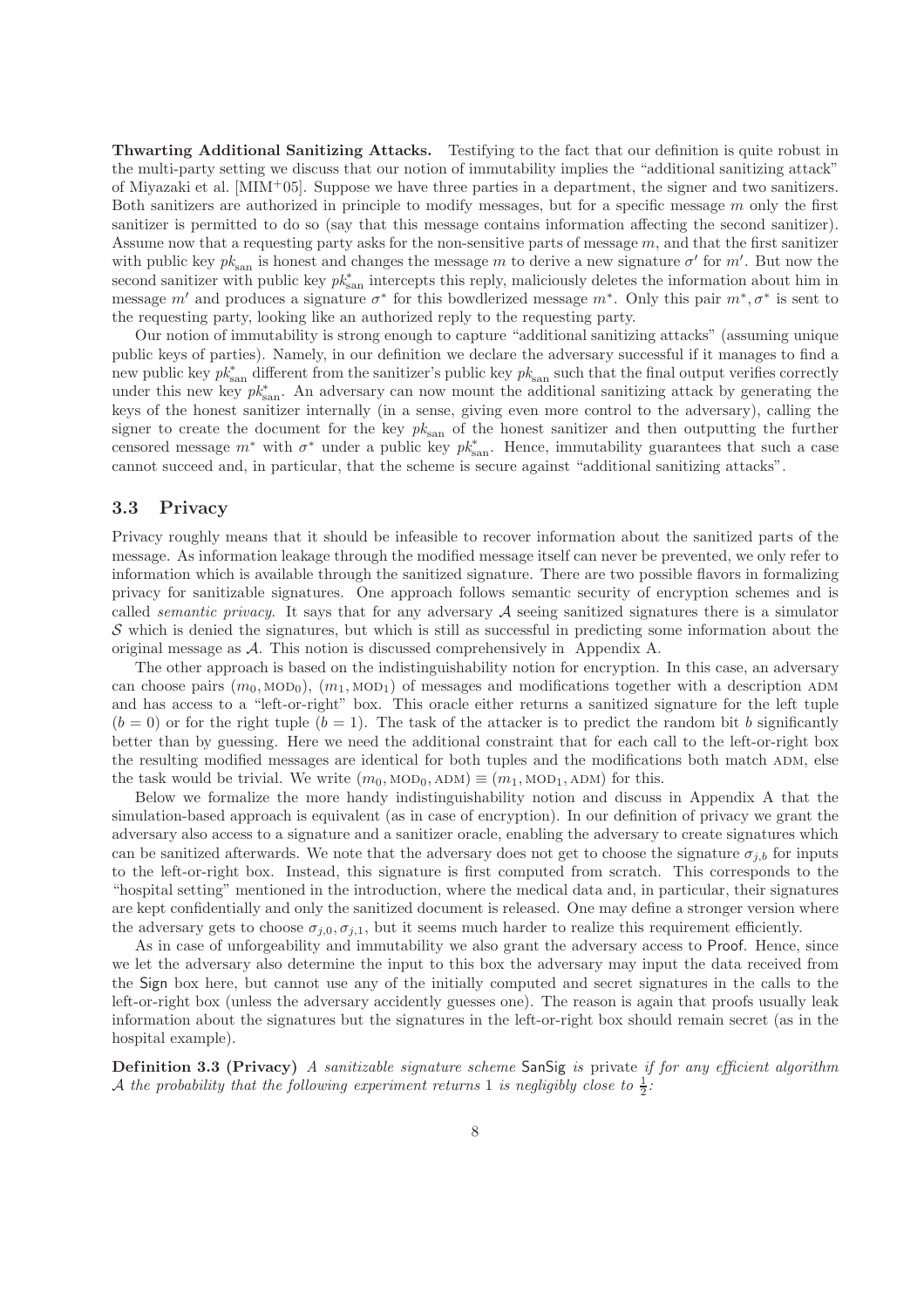Experiment Privacy $_{\mathcal{A}}^{\mathsf{Sansig}}(n)$  $(pk_{sig}, sk_{sig}) \leftarrow KGen_{sig}(1^n)$  $(pk_{san}, sk_{san}) \leftarrow KGen_{san}(1^n)$  $b \leftarrow \{0, 1\}$  $a \leftarrow \mathcal{\hat{A}}^{\mathcal{Sign}(\cdot,sk_{sig},\cdot,\cdot),\mathcal{S}\textit{anit}(\cdot,\cdot,\cdot,sk_{san},\cdot),\mathcal{P} \textit{roof}(sk_{sig},\cdots),\mathcal{L} \textit{oRS} \textit{anit}(\cdot,\cdot,\cdot,sk_{sig},sk_{san},b)}(pk_{sig},pk_{san})$ where oracle  $LoR\mathsf{Sanit}(\cdot,\cdot,\cdot,sk_{sig},sk_{san},b)$ on input  $(m_{j,0}, \text{MOD}_{j,0}, (m_{j,1}, \text{MOD}_{j,1})$  and  $\text{ADM}_j$ first computes  $\sigma_{i,b} \leftarrow$  Sign( $m_{i,b}$ , sk<sub>sig</sub>, pk<sub>san</sub>, ADM<sub>i</sub>) and then returns  $(m'_j, \sigma'_j) \leftarrow$  Sanit $(m_{j,b}, \text{MOD}_{j,b}, \sigma_{j,b}, \text{pk}_{sig}, sk_{san}),$ and where  $(m_{i,0}, \text{MOD}_{i,0}, \text{ADM}_i) \equiv (m_{i,1}, \text{MOD}_{i,1}, \text{ADM}_i),$ i.e., are mapped to the same modified message. return 1 if  $a = b$ .

### 3.4 Transparency

For transparency the original work of Ateniese et al. [ACdMT05] distinguishes between two notions, called weak and strong transparency. In the case of weak transparency an adversary, given a signed message m with a valid signature  $\sigma$ , should not be able to correctly guess whether m has been sanitized or was simply signed. In the case of strong transparency, the adversary should not even be able to tell which parts of the message are potentially mutable. Since the latter seems an overly strong requirement —observe that this implies that the information ADM must be hidden and must not be recoverable from  $\sigma$ , for example— we call weak transparency simply transparency here and formalize only this notion.

We define transparency by the following adversarial game. We consider an adversary  $A$  with access to Sign, Sanit and Proof oracles with which the adversary can create signatures for (sanitized) messages and learn proofs. In addition, A gets access to a Sanit/Sign box which contains a secret random bit  $b \in \{0,1\}$ and which, on input a message  $m$ , a modification information MOD and a description ADM

- for  $b = 0$  runs the signer to create  $\sigma \leftarrow \text{Sign}(m, sk_{\text{sig}}, pk_{\text{sig}}, \text{ADM})$ , then runs the sanitizer and returns the sanitized message  $m'$  with the new signature  $\sigma'$ , and
- for  $b = 1$  acts as in the case  $b = 0$  but also signs m' from scratch with the signing algorithm to create a signature  $\sigma'$  and returns the pair  $(m', \sigma')$ .

Adversary A eventually produces an output a, the guess for b. A sanitizable signature is now said to be transparent if for all efficient algorithms A the probability for a right guess  $a = b$  in the above game is negligibly close to  $\frac{1}{2}$ .

**Definition 3.4 (Transparency)** A sanitizable signature scheme SanSig is transparent if for any efficient algorithm A the probability that the following experiment returns 1 is negligibly close to  $\frac{1}{2}$ .

 $Experiment$  Transparency $^{\mathsf{Sansig}}_{\mathcal{A}}(n)$  $(pk_{sig}, sk_{sig}) \leftarrow KGen_{sig}(1^n)$  $(pk_{san}, sk_{san}) \leftarrow KGen_{san}(1^n)$  $b \leftarrow \{0, 1\}$  $a \leftarrow \mathcal{A}^{\mathsf{Sign}(\cdot, sk_{sig},\cdot,\cdot), \mathsf{Sanit}(\cdot,\cdot,\cdot,\cdot, sk_{san}), \mathsf{Proof}(sk_{sig},\dots), \mathsf{Sanit}/\mathsf{Sign}(\cdot,\cdot,\cdot, sk_{sig},sk_{san},pk_{sig},pk_{san},b)} \big(pk_{sig},pk_{san}\big)$ where oracle Sanit/Sign for input  $m_k$ , MOD<sub>k</sub>, ADM<sub>k</sub> computes  $\sigma_k \leftarrow$  Sign( $m_k$ , sk<sub>sig</sub>, pk<sub>san</sub>, ADM<sub>k</sub>) then  $(m'_k, \sigma'_k) \leftarrow$  Sanit $(m_k, \text{MOD}_k, \sigma_k, \text{pk}_{sig}, \text{sk}_{san}),$ then, if  $b = 1$ , replaces  $\sigma'_k$  by  $\sigma'_k \leftarrow$  Sign $(m'_k, sk_{sig}, pk_{san}, \text{ADM}_k)$ , and finally returns  $(m'_k, \sigma'_k)$ . return 1 if  $a = b$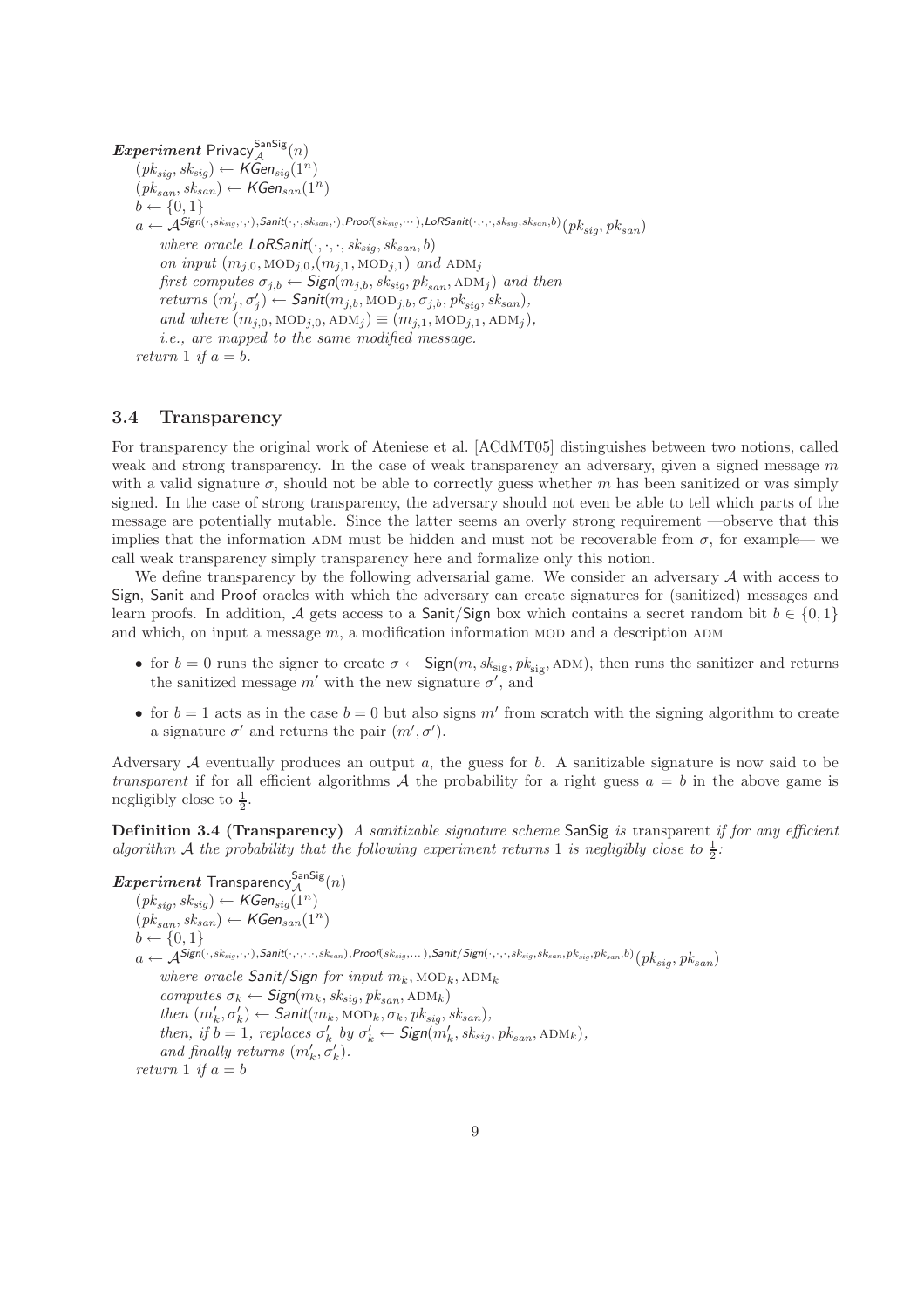We note that, analogously to the case of privacy, we have  $\sigma_k$  be created by the signer locally in the Sanit/Sign box. A stronger requirement would enable the adversary to determine this signature as part of the input. Yet, this notion again does not reflect the "hospital scenario" nor does it seem to be easy to realize efficiently. Similarly, the adversary cannot use these signatures in the Proof box.

Also note that, with the definition above, schemes with deterministic signature or sanitizing algorithms cannot be transparent, because an adversary could then easily compare answers from the Sanit/Sign box with outputs of the signature sanitizing oracle. Yet, since some applications may need transparency even if a message has been signed or sanitized before, we provide the stronger requirement. The weaker guarantee would then also demand from the adversary's queries to the signing and sanitizing boxes that for all  $k$  we have  $m'_k \neq m_i$  for all i and  $m'_k \neq m'_j$  for all j.

### 3.5 Accountability

Accountability says that the origin of a (sanitized) signature should be undeniable. There are two types of accountability:

- Sanitizer-Accountability. If a message has not been signed by the signer, then even a malicious sanitizer should not be able to make the judge accuse the signer.
- Signer Accountability. If a message and its signature have not been sanitized, then even a malicious signer should not be able to make the judge accuse the sanitizer.

Both notions are formalized below through two similar, yet slightly different adversarial games.

In the sanitizer-accountability game let  $A_{Sanit}$  be an efficient adversary playing the role of the malicious sanitizer. Adversary  $A_{Sanit}$  has access to a Sign oracle and a Proof oracle. Its task is to output a valid message-signature pair  $m^*, \sigma^*$  together with a key  $pk^*_{\text{san}}$  (with  $(pk^*_{\text{san}}, m^*)$  being different from messages previously signed by the Sign oracle) such that the proof produced by the signer via Proof still leads Judge to decided "Sig", i.e., that the signature has been created by the signer.

**Definition 3.5 (Sanitizer-Accountability)** A sanitizable signature scheme SanSig is sanitizer-accountable if for any efficient algorithm  $A_{S}$ <sub>anit</sub> the probability that the following experiment returns 1 is negligible (as a function of n):

 $Experiment$  San-Accountability $\frac{Sansis}{\mathcal{A}_{Sanit}}(n)$  $(pk_{sig}, sk_{sig}) \leftarrow KGen_{sig}(1^n)$  $\bigl(pk_{san}^*,m^*,\sigma^*\bigr) \leftarrow \mathcal{A}^{\mathsf{Sign}(\cdot,sk_{sig},\cdot,\cdot),\mathsf{Proof}(sk_{sig},\dots)}_{\mathsf{Santi}}\bigl(pk_{sig}\bigr)$ letting  $(m_i, \text{ADM}_i, pk_{san,i})$  and  $\sigma_i$  for  $i = 1, 2, ..., q$ denote the queries and answers to and from oracle Sign  $\pi \leftarrow \mathsf{Proof}(sk_{sig}, m^*, \sigma^*, (m_1, \sigma_1), \ldots, (m_q, \sigma_q), \mathit{pk}_{san})$ return 1 if  $(pk_{san}^*, m^*) \neq (pk_{san,i}, m_i)$  for all  $i = 1, 2, ..., q$ , and Verify $(m^*, \sigma^*, pk_{sig}^*, pk_{san}^*) = \textbf{true}$ , and  $Judge(m^*, \sigma^*, pk_{sig}^*, pk_{san}^*, \pi) = Sig$ 

In the signer-accountability game a malicious signer  $A_{Sign}$  gets a public sanitizing key  $pk_{san}$  as input. It is allowed to query a sanitizing oracle about tuples  $(m_i, \text{MOD}_i, \sigma_i, \text{pk}_{\text{sig},i})$  receiving answers  $(m'_i, \sigma'_i)$ . Adversary  $\mathcal{A}_{Sign}$  finally outputs a tuple  $(pk_{sig}^*, \pi^*, m^*, \sigma^*)$  and is considered to succeed if Judge accuses the sanitizer for the new key-message pair  $pk_{\text{sig}}^*$ ,  $m^*$  with a valid signature  $\sigma^*$ . Note that our model allows the proof  $\pi$  to contain information about the original message.

**Definition 3.6 (Signer-Accountability)** A sanitizable signature scheme SanSig is signer-accountable if for any efficient algorithm  $A_{Sien}$  the probability that the following experiment returns 1 is negligible (as a function of n):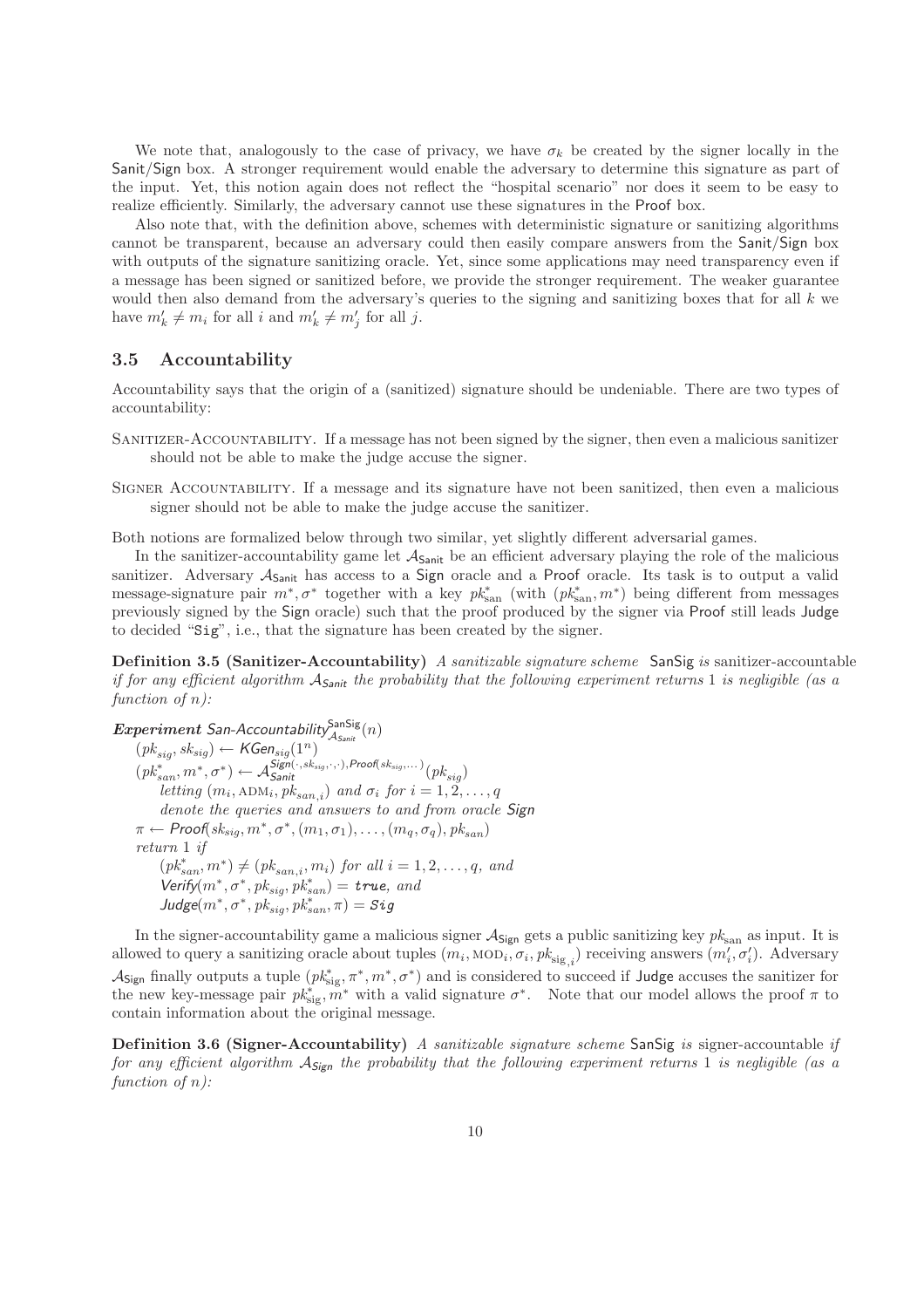$Experiment$  Sig-Accountability $\frac{Sansis}{\mathcal{A}_{Sign}}(n)$  $(\mathit{pk}_{san}, \mathit{sk}_{san}) \leftarrow \mathit{KGen}_{san}(1^n)$  $\left( p k_{\textit{sig}}^*,\pi^*,m^*,\sigma^* \right) \leftarrow \mathcal{A}^{\textit{Sanit}(\cdot,\cdot,\cdot,\cdot,\textit{sk}_{\textit{san}})}_{\textit{Sign}}(p k_{\textit{san}})$ letting  $(m'_i, \sigma'_i)$  for  $i = 1, 2, \ldots, q$ denote the answers from oracle Sanit. return 1 if  $(pk_{sig}^*, m^*) \neq (pk_{sig,i}, m'_i)$  for all  $i = 1, 2, ..., q$ , and Verify $(m^*, \sigma^*, pk_{sig}^*, pk_{san}) =$  true and  $Judge(m^*, \sigma^*, pk^*_{sig}, pk_{san}, \pi^*) = San$ 

### 4 Relationships of the Security Requirements

In this section we show that except for the privacy and the unforgeability requirement all other notions are independent (in the sense that none of them follows from the other properties, even if they all hold at the same time). We first show that privacy follows from transparency alone, and unforgeability holds if the two versions of accountability hold simultaneously. We then show the independence of the other requirements.

We stress again that our results are in contrast to the claim by Ateniese et al. [ACdMT05] that, for example, accountability follows from the unforgeability requirement. Our results show that unforgeability follows from accountability whereas the other direction is not true. It is not clear if Ateniese et al. [ACdMT05] consider signer-accountability at all, or merely refer to sanitizer-accountability. However, as we have argued both versions of accountability are desirable to avoid framing attacks from either side, and in either case we also show that sanitizer-accountability alone does not imply unforgeability.



Figure 2: Summary of the relations among the security properties of sanitizable signatures. Arrows represent implications, frames represent the independence from other requirements.

### 4.1 Implications

We show that privacy follows from transparency. The idea is that for a transparent scheme one cannot distinguish between signatures created by the signer and ones produced by the sanitizer. Hence, we can essentially replace the left-or-right sanitizing oracle in the privacy experiment by the procedure which creates the signatures for the sanitized message with the help of the signer algorithm. But since the privacy experiment requires the sanitized messages to be identical, the answer is always a fresh signature for the same message, independent of the left-or-right question, and privacy follows.

Proposition 4.1 (Transparency Implies Privacy) A transparent sanitizable signature scheme is also private.

Proof. We show this through contraposition, i.e., we construct a successful attacker against transparency assuming a successful attacker against privacy. Let  $A_{\text{priv}}$  be an attacker against privacy. We construct  $\mathcal{A}_{trans}$ , essentially running a black-box simulation of  $\mathcal{A}_{priv}$ , as follows.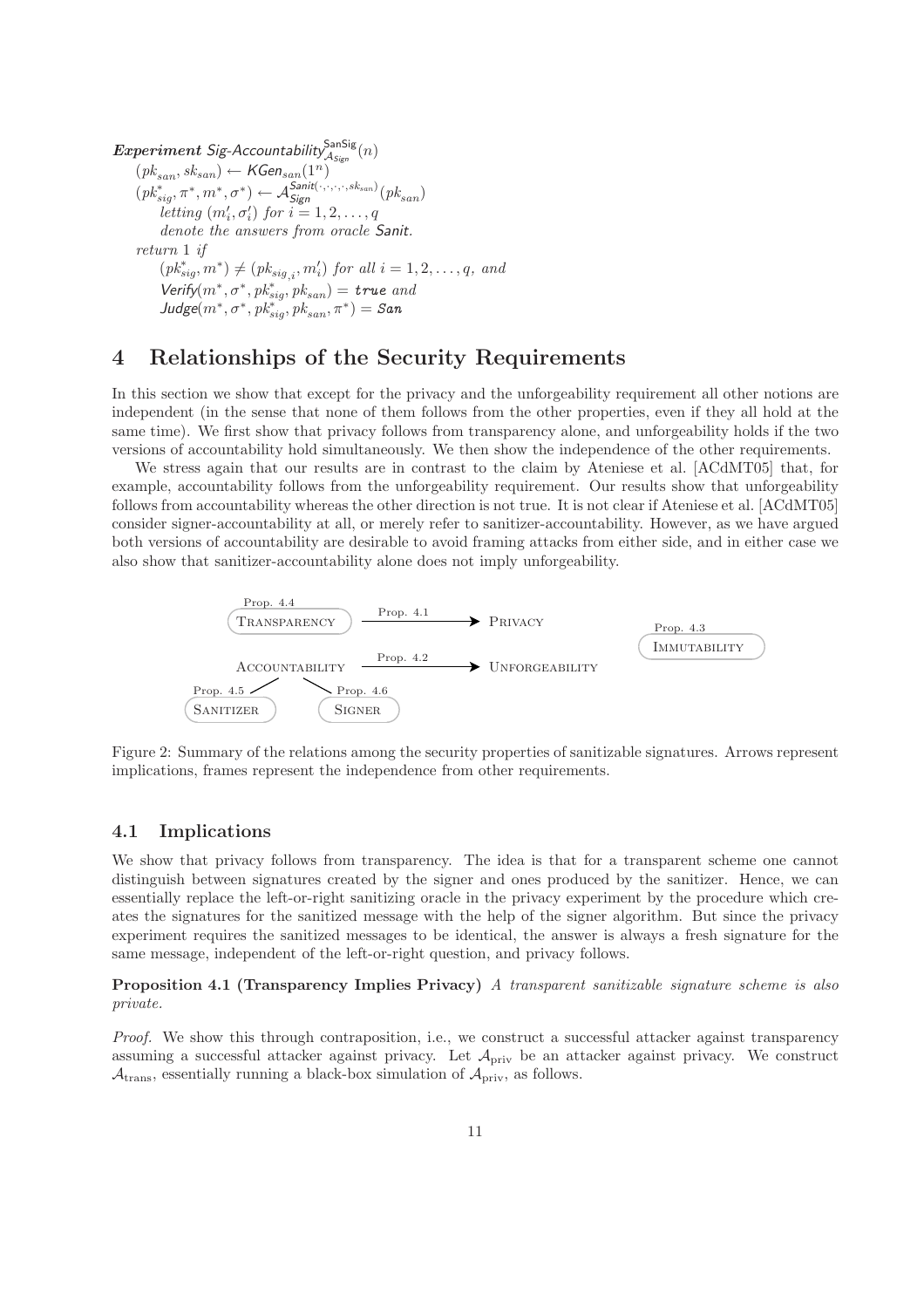$\mathcal{A}_{trans}$  gets  $pk_{sig}$  and  $pk_{san}$  as input, which it forwards to  $\mathcal{A}_{priv}$ . Furthermore,  $\mathcal{A}_{trans}$  picks a random bit  $b^* \leftarrow \{0, 1\}$ . For every value that  $\mathcal{A}_{priv}$  requests to be signed, sanitized or proven  $\mathcal{A}_{trans}$  forwards the corresponding value to its own external box and hands the answer back to  $A_{\text{priv}}$ . For every pair  $(m_0, \text{MOD}_0), (m_1, \text{MOD}_1)$  with ADM that  $\mathcal{A}_{\text{priv}}$  sends to the left-or-right sanitizer box,  $\mathcal{A}_{\text{trans}}$  forwards message  $(m_{b^*}, \text{MOD}_{b^*}, \text{ADM})$  to its Sanit/Sign box. The answer from the the box is returned to  $\mathcal{A}_{\text{priv}}$ . Eventually,  $\mathcal{A}_{\text{priv}}$  outputs its guess a. Algorithm  $\mathcal{A}_{\text{trans}}$  outputs  $a^* = 0$  iff  $a = b^*$ .

We now look at the probabilities of  $A<sub>trans</sub>$  being successful:

• Given that  $b = 0$  (i.e., the Sanit/Sign box always sanitizes) the simulation from  $\mathcal{A}_{priv}$ 's point of view is identical to the actual attack against privacy (with a random bit  $b^*$ ). Hence,

$$
Prob[a^* = 0 | b = 0] = Prob[\mathcal{A}_{priv} = b^*].
$$

• Given that  $b = 1$  (i.e., the Sanit/Sign box always signs the modified message) the bit  $b^*$  is informationtheoretically hidden from  $A_{\text{priv}}$  (observing that the modified messages from queries in the privacy experiment have to be identical and the input to the signing algorithm is therefore independent of  $b^*$ ):

$$
Prob[a^* = 1 | b = 1] = \frac{1}{2}.
$$

Since we have assumed  $\mathcal{A}_{\text{priv}}$  to be successful,  $\mathcal{A}_{\text{priv}}$  has at least a success probability of  $\frac{1}{2} + \frac{1}{\text{poly}(n)}$  for some polynomial poly(n). It follows that  $A_{trans}$  has a success probability of at least

$$
\text{Prob}[\mathcal{A}_{\text{trans}} = b] = \text{Prob}[b = 0] \cdot \text{Prob}[\mathcal{A}_{\text{trans}} = 0 | b = 0]
$$

$$
+ \text{Prob}[b = 1] \cdot \text{Prob}[\mathcal{A}_{\text{trans}} = 1 | b = 1]
$$

$$
= \frac{1}{2} \cdot \left(\frac{1}{2} + \frac{1}{\text{poly}(n)}\right) + \frac{1}{2} \cdot \frac{1}{2}
$$

$$
= \frac{1}{2} + \frac{1}{2 \cdot \text{poly}(n)}
$$

which is significantly larger than  $\frac{1}{2}$ 

As mentioned above, unforgeability is implied by the two versions of accountability. The idea behind the result is that, given a successful forgery, the judge cannot really decide if this forgery has been produced by the signer or the sanitizer. Else the judge was biased towards outputting Sig or San for indecisive cases too often, contradicting either the sanitizer- or signer-accountability.

### Proposition 4.2 (Accountability Implies Unforgeability) A sanitizable signature scheme which is sanitizer-accountable and signer-accountable is also unforgeable.

*Proof.* We show this proposition again by contraposition, constructing attackers  $A_{Sanit}$  and  $A_{Sign}$  against the versions of accountability assuming a successful attacker  $A_{\text{unf}}$  against unforgeability. We first describe the adversary  $A_{\text{Sanit}}$  against sanitizer-accountability, running the corresponding accountability experiment. The idea behind our adversaries is to use adversary  $\mathcal{A}_{unf}$  as a subroutine, creating a virtual environment matching the unforgeability experiment. The resulting attackers will both be efficient.

More formally, adversary  $A_{\text{Sanit}}$  receives as input a public key  $pk_{\text{sig}}$  of the signer. It runs the key generation algorithm KGen<sub>san</sub>(1<sup>n</sup>) to derive a key pair ( $pk_{\text{san}}$ ,  $sk_{\text{san}}$ ) and initializes a black-box simulation of adversary  $\mathcal{A}_{unf}$  on  $(pk_{sig}, pk_{san})$ . For each subsequent signature or proof request of the unforgeability adversary, our attacker  $A_{\text{Sanit}}$  forwards the requests to its own oracle and hands the reply back to  $A_{\text{unf}}$ . For each sanitizing request our adversary exploits the knowledge of  $sk_{\text{san}}$  and proceeds as the sanitizing algorithm would. When  $\mathcal{A}_{\text{unf}}$  finally outputs the forgery attempt  $m^*, \sigma^*$  then  $\mathcal{A}_{\text{Santi}}$ , too, outputs  $(pk_{\text{san}}, m^*, \sigma^*)$  and stops.

Before analyzing adversary  $A_{\text{Santi}}$  we first describe our attacker  $A_{\text{Sign}}$  against signer-accountability. This adversary operates essentially in the same way as  $A_{Sanit}$ , mounting a black-box simulation of  $A_{unf}$ . The

.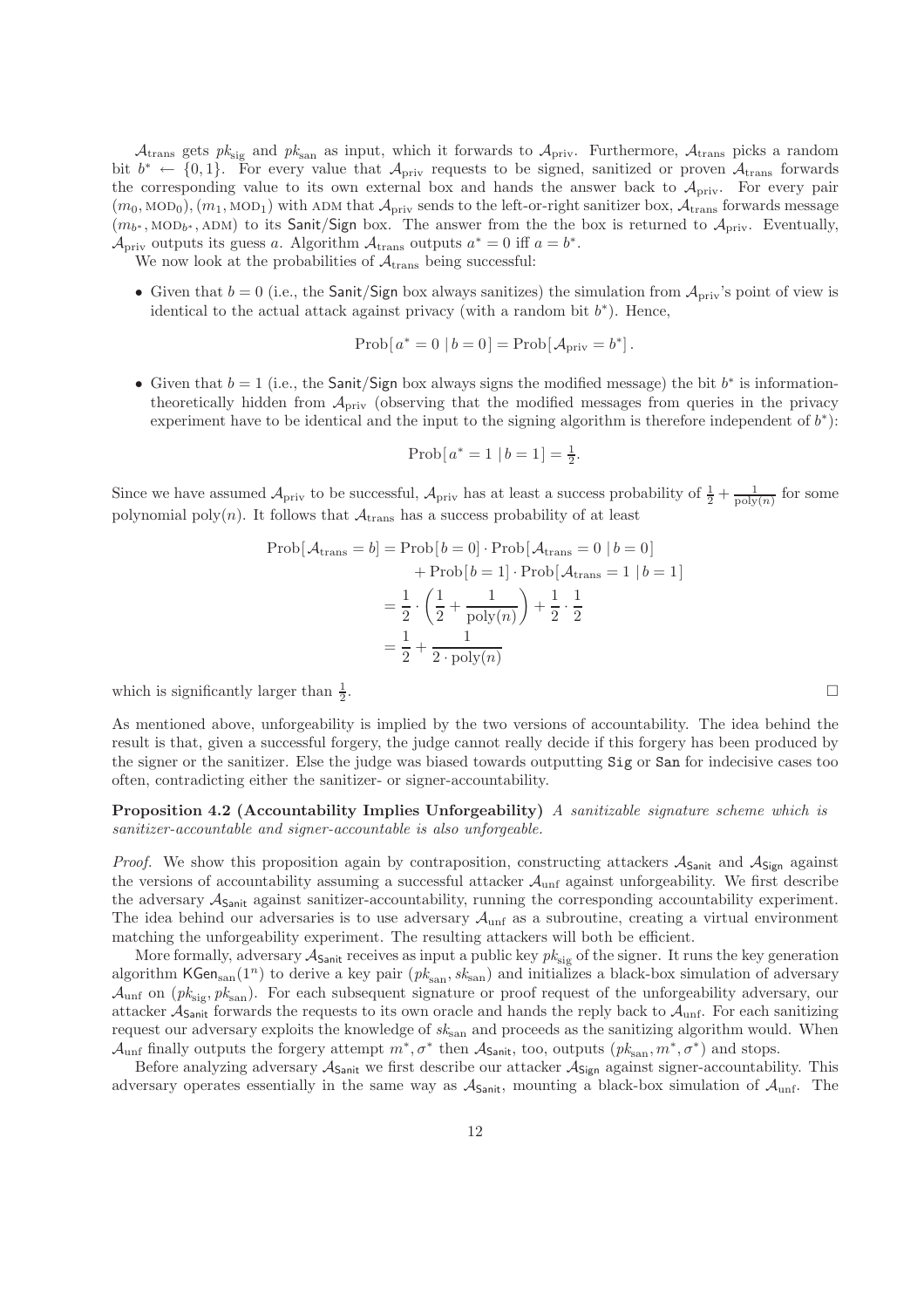only exception lies in the role switch of the signature and sanitizing steps, i.e.,  $A_{Sign}$  simulates Sign and Proof internally (with self-chosen keys  $sk_{sig}$ ,  $pk_{sig}$ ) and uses its external Sanit oracle to answer such queries. Adversary  $\mathcal{A}_{Sign}$  also makes an additional step at the end. Having received  $m^*$ ,  $\sigma^*$  from  $\mathcal{A}_{unf}$  it runs algorithm Proof on  $sk_{sig}, m^*, \sigma^*$ , all previously signed message-signature pairs and the public keys to derive  $\pi^*$ . Our attacker then outputs  $(pk_{\text{sig}}, \pi^*, m^*, \sigma^*).$ 

For the analysis let FORGE<sub>Sanit</sub> and FORGE<sub>Sign</sub> be the events that  $\mathcal{A}_{unf}$  in the simulation of  $\mathcal{A}_{Sanit}$  resp.  $\mathcal{A}_{Sign}$ above outputs  $m^*, \sigma^*$  such that  $m^*$  has never been submitted to the signing oracle nor been the answer of the sanitizing oracle (or, if so, a different public key has been used in the query), and that the conclusive run of the verifier in the corresponding accountability experiment returns true. Note that since the simulations are identical we can drop the subscript and simply speak of event Forge. Also note that the simulations are perfect in the sense that they match the unforgeability experiment ideally, and the probability for event FORGE to happen is exactly the probability of  $A_{\text{unf}}$  winning in the unforgeability experiment.

We clearly have

$$
\begin{aligned} &\text{Prob}\Big[\, \textsf{San-Accountability}_{\mathcal{A}_{\sf San}^{\sf SanSig}}(n) = 1 \Big] \\ &\geq \ \text{Prob}\Big[\, \textsf{San-Accountability}_{\mathcal{A}_{\sf San}^{\sf San Sig}}(n) = 1 \,\, \Big|\, \text{FORGE}\Big] \cdot \text{Prob}\big[\, \text{FORGE}\big] \\ &\text{Prob}\Big[\, \textsf{Sig-Accountability}_{\mathcal{A}_{\sf Sign}^{\sf Can Sig}}(n) = 1 \Big] \\ &\geq \ \text{Prob}\Big[\, \textsf{Sig-Accountability}_{\mathcal{A}_{\sf Sign}^{\sf San Sig}}(n) = 1 \,\, \Big|\, \text{FORGE}\Big] \cdot \text{Prob}\big[\, \text{FORGE}\big] \end{aligned}
$$

Conditioning on FORGE we note that the probability for Sig-Accountability  $S_{\text{alg}}^{\text{SanSig}}(n) = 1$ , i.e., that Judge returns Sanit, is exactly the probability for San-Accountability $\zeta_{A_{\mathsf{Sanit}}^{A}}^{SanSig}(n) = 0$ , i.e., Judge not outputting Sign. The experiments only differ in two points:

- In  $A_{Sani}$ 's attack the Proof algorithm is called externally by the experiment, in  $A_{Sign}$ 's case it is called internally. But both times Proof is executed on genuine data.
- In the sanitizer-accountability experiment we require  $(pk_{\text{san}}^*, m^*)$  to be distinct from all queries to the signature oracle, whereas in the signer-accountability experiment  $(pk_{\text{sig}}^*, m^*)$  must be different from all answers from the sanitizing oracle. But since we assume Forge both conditions are satisfied simultaneously.

Taking the above into account and adding the two terms we thus obtain:

$$
\begin{aligned} \text{Prob}\Big[\, \textsf{San-Accountability}_{\mathcal{A}_{\mathsf{Sanit}}}^{\mathsf{SanSig}}(n) = 1 \Big] + \text{Prob}\Big[\, \textsf{Sig-Accountability}_{\mathcal{A}_{\mathsf{ Sign}}}^{\mathsf{SanSig}}(n) = 1 \Big] \\ \geq & \text{Prob}\Big[\, \textsf{San-Accountability}_{\mathcal{A}_{\mathsf{Sanit}}}^{\mathsf{SanSig}}(n) = 1 \Bigm\vert \text{FORGE} \Big] \cdot \text{Prob}\big[\, \text{FORGE} \big] \\ + \big( 1 - \text{Prob}\Big[\, \textsf{San-Accountability}_{\mathcal{A}_{\mathsf{Sanit}}}^{\mathsf{SanSig}}(n) = 1 \Bigm\vert \, \text{FORGE} \Big] \, \big) \cdot \text{Prob}\big[\, \text{FORGE} \big] \\ = & \text{Prob}\big[\, \text{FORGE} \big]. \end{aligned}
$$

By assumption the latter probability is non-negligible, implying that at least one of the probabilities and the left hand side must be non-negligible, too. This, however, contradicts (at least) one of the accountabilities notions.  $\Box$ 

In Appendix C we show that one of the accountability properties alone does not suffice to imply unforgeability, even when assuming immutability and transparency (and thus privacy) as well.

### 4.2 Separations

Now we show that all the other security requirements are independent, i.e., no property follows from a combination of the other properties. Our results all assume that there exist secure sanitizable signature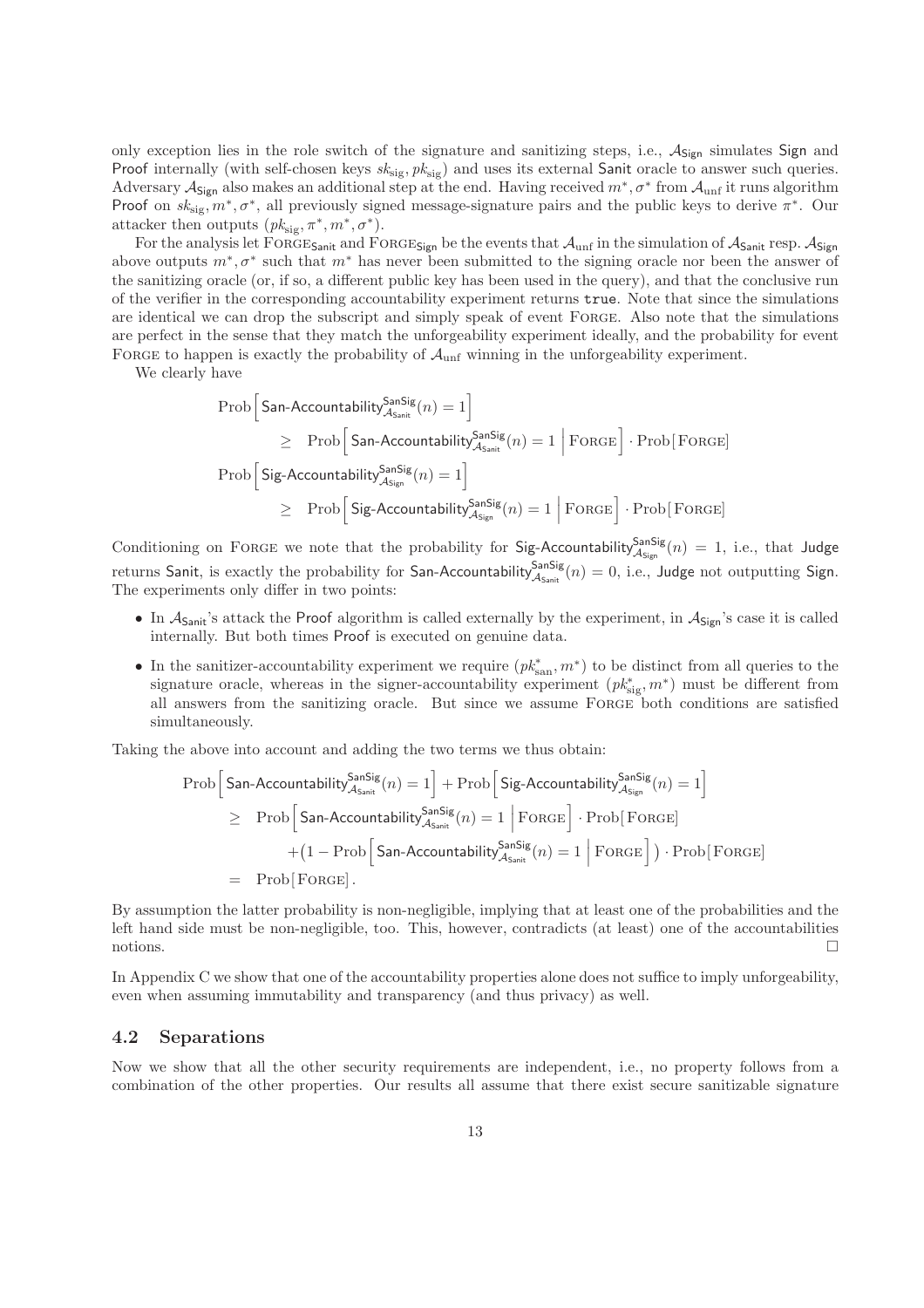scheme obeying all properties (which, according to the next section, exist under common cryptographic assumptions) and then show that there is a scheme inheriting all properties except for the one in question. We start with immutability:

Proposition 4.3 (Independence of Immutability) Assume that there exists a secure sanitizable signature scheme. Then there exists a sanitizable signature scheme which is unforgeable, private, transparent, sanitizer-accountable and signer-accountable, but not immutable.

Proof. We show this proposition by modifying a sanitizable signature scheme fulfilling all security requirements in a way that immutability no longer holds, but all the other requirements remain unaffected. Let  $SanSig = (KGen<sub>sig</sub>, KGen<sub>san</sub>, Sign, Sanit, Verify, Proof, Judge)$  be a secure sanitizable signature scheme and let  $\textsf{SanSig}' = (\textsf{KGen}_{\textsf{sig}},\textsf{KGen}_{\textsf{san}}',\textsf{Sign}',\textsf{Sanit}',\textsf{Verify}',\textsf{Proof}',\textsf{Judge}')$  be the following modification of SanSig:

- K $Gen_{\text{sig}}$  remains unchanged.
- KGen'<sub>san</sub> works as KGen<sub>san</sub>, except that it concatenates a '1' to the generated public key,  $pk'_{\text{san}} =$  $pk_{\text{san}}||1.$
- Verify' outputs true if  $pk'_{\text{san}}$  ends with '0', else it cuts off the last bit of  $pk'_{\text{san}}$  and runs Verify for the input data and this shortened key.
- Judge′ takes the public key of the sanitizer and outputs San if this public key ends with '0'. Else, it deletes this bit and runs the original Judge algorithm for the input data and this shortened key.
- all other algorithms merely chop off the last bit of  $pk'_{\text{san}}$  and work as their ancestors (but using the shortened key).

Since the adversary against immutability can choose a public sanitizing key ending with '0', in this modified scheme he can easily produce a positive verification for any message (without even requiring an original signature). Therefore, he is able to change forbidden blocks within a chosen message keeping the verification status true. Hence SanSig′ is obviously not immutable.

Now consider the other properties. Since the key generation algorithm never outputs an exceptional key  $pk_{\text{san}}$  ending with '0', completeness is preserved. Also note that, except for the attackers against immutability and sanitizer-accountability, none of the adversaries in their games is able to choose the public sanitizing key  $pk'_{\text{san}}$ . Therefore, as the other algorithms basically only remove the final bit of the key and then proceed as before, the other security requirements clearly stay intact.

On the other hand, an attacker against sanitizer-accountability cannot benefit from choosing a key  $pk_{\text{san}}$ ending with '0' as the judge always accuses the sanitizer for such keys. For all other keys the sanitizeraccountability easily transfers from the original scheme. In summary, this scheme SanSig' fulfills all the security requirements except for immutability.

Next we show that transparency is also independent:

Proposition 4.4 (Independence of Transparency) Assume that there exists a secure sanitizable signature scheme. Then there exists a sanitizable signature scheme which is immutable, unforgeable, private, sanitizer-accountable and signer-accountable, but not transparent.

Proof. Again let SanSig =  $(KGen_{\text{sig}}, KGen_{\text{san}}, Sign, Sanit, Verify, Proof, Judge)$  be a sanitizable signature  $\text{scheme}$  fulfilling all security requirements and  $\text{SanSig}' = (\text{KGen}_{\text{sig}}, \text{KGen}_{\text{san}}, \text{Sign}', \text{Sanit}', \text{Verify}', \text{Proof}', \text{Judge}')$ the following modification:

- algorithms KGen<sub>sig</sub> and KGen<sub>san</sub> stay unchanged.
- Sign' works as Sign, except that it appends '1' to the signature,  $\sigma' = \sigma ||1$ .
- Sanit' works as Sanit, except that appends '0' to the signature,  $\sigma' = \sigma ||0$ .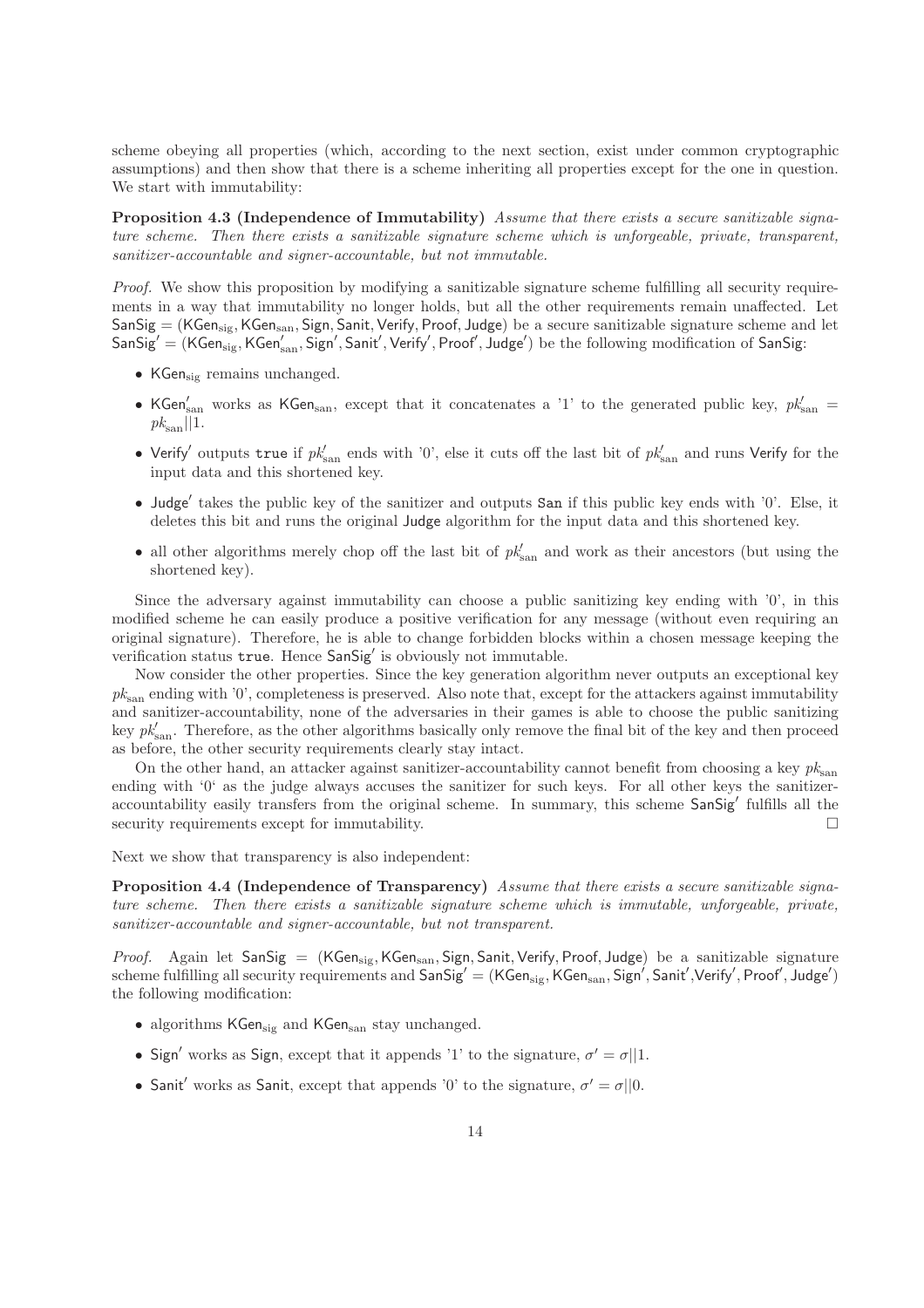• algorithms Verify', Judge' and Proof' all delete the final bit of the input signature  $\sigma'$  (and in case of Proof' of all additional signature given as input) and then run the original algorithm on the input data and this shortened signature(s).

Since an adversary playing against transparency can simply output the last bit of  $\sigma'$  as its guess for the secret bit b, and wins with probability 1, the modified scheme is obviously not transparent. It remains to show that SanSig′ fulfills the other requirements.

First note that completeness is not affected by the signature extension and shortening and follows from the completeness of the underlying scheme. Next, since the Verify, Judge and Proof algorithms basically ignore the final bit of signatures, immutability, unforgeability,and both versions of accountability remain secure. Formally, one can easily turn a successful adversary against any of the properties of the modified scheme into one against the corresponding property of the original scheme by appending and removing the bits in the signatures for oracle queries (except for the transparency experiments it is always publicly known whether one expects the signature to end with '0' or with '1'). This is also true for privacy where each signature of the sanitizing box merely contains the extra  $'0'$  bit.

Finally we show that independence also holds for the two types of accountability:

Proposition 4.5 (Independence of Sanitizer-Accountability) Assume that there exists a secure sanitizable signature scheme. Then there exists a sanitizable signature scheme which is immutable, unforgeable, private, transparent and signer-accountable, but not sanitizer-accountable.

*Proof.* This time, we need an additional cryptographic primitive, namely a one-way function f. Note that the existence of an unforgeable sanitizable scheme already implies the existence of one-way functions, such that our solution does not rely on any extra assumption. We also assume that the block length t equals n and that message blocks are from  $\{0,1\}^t$  (relaxing these requirements is possible but this simplifies the presentation here). Again, let  $\mathsf{SanSig}' = (\mathsf{KGen}'_{\text{sig}}, \mathsf{KGen}'_{\text{san}}, \mathsf{Sign}', \mathsf{Sanit}', \mathsf{Verify}', \mathsf{Proof}', \mathsf{Judge}')$  be the following modification of a scheme SanSig having all properties:

- KGen'<sub>sig</sub> runs KGen<sub>sig</sub> to generate a key pair  $(s k_{sig}, p k_{sig})$ , It also picks a random  $x \leftarrow \{0, 1\}^n$  and outputs the modified secret key  $sk'_{\text{sig}} = (sk_{\text{sig}}, x)$  and the modified public key  $(pk_{\text{sig}}, f(x))$ .
- KGen'<sub>san</sub> works as KGen<sub>san</sub>, except that it concatenates '1' to the public key,  $pk'_{\text{san}} = pk_{\text{san}}||1$ .
- Sign' for input m, ADM and keys  $sk'_{\text{sig}}$ ,  $pk'_{\text{san}}$  first runs Sign for this input (with  $sk_{\text{sig}}$  and the last bit of  $pk'_{\text{san}}$  chopped off) to get a signature  $\sigma$ . It then checks if m is a single and modifiable block and that  $pk_{\text{san}}^{\text{at}}$  consists of *n* zeros, in particular, that it ends with '0'. If so, it appends the preimage of the value  $f(x)$  in the public key and returns  $(\sigma, x)$ , else it outputs  $\sigma$ .
- Verify' outputs true if  $pk'_{\text{san}}$  consists of n zeros (and ends with '0') and its input message m consists of a single mutable block<sup>1</sup>, and if m is a preimage of the value  $f(x)$  in the public key  $pk'_{sig}$ . In all other cases it cuts off the last bit of  $pk'_{\text{san}}$  and executes Verify on the input data (and the shortened public key).
- Judge' outputs Sign if  $pk'_{\text{san}}$  ends with '0', else cuts off the last bit of  $pk'_{\text{san}}$  and runs Judge.
- all other algorithms cut off the last bit of  $pk'_{\text{san}}$  and execute their corresponding ancestor (but using the shortened key).

The adversary against sanitizer-accountability can easily produce a key  $pk_{\text{san}}^*$  consisting only of n bits '0' in the first stage. Then it picks a random single-block message  $m$  and submits this message together with the description ADM that this message is modifiable and  $pk_{\text{san}}^*$  to the signature oracle to receive a signature  $\sigma$  and the preimage x. The adversary outputs  $pk_{\text{san}}^*$ ,  $m^* = x$  and  $\sigma$ . It is clear that the modified verifier accepts

 $1\text{As }$  ADM is recoverable from the signature, Verify' can access this information.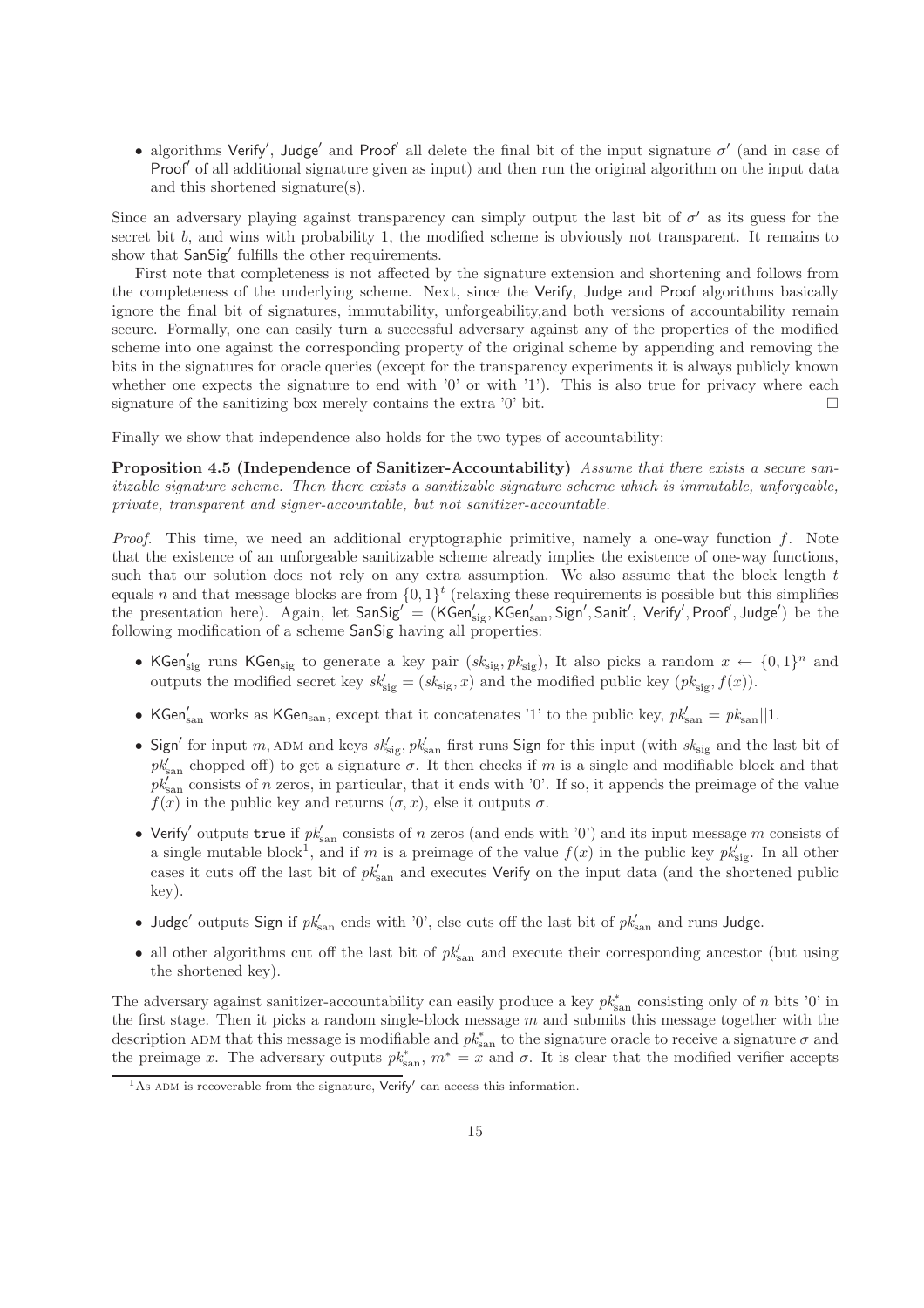this pair and that, except with probability  $2^{-n}$  with which  $m = m^*$ , this is a new message. Moreover, Judge<sup>'</sup> outputs Sig for this key  $pk_{\text{san}}^*$ , and SanSig' thus does not fulfill sanitizer-accountability.

As for the other properties, completeness, unforgeability, transparency, privacy and signer-accountability cannot run into the exception mode, because honestly generated keys  $pk'_{\text{san}}$  do not end with '0'. It remains to show that the requirement of immutability remains true. There are two cases:

- If an adversary against immutability at some point receives x from the signature oracle as additional output then it has queried the oracle about a single-block, modifiable message  $m$  and has a public sanitizer key consisting of '0'. In this case, outputting some  $pk_{\text{san}}^*, m^*, \sigma^*$  triggering the exceptional mode of the verifier, returning  $true$  for  $m^* = x$ , is not a successful attack against immutability anymore (because  $pk_{\text{san}}^*$  needs to be the all-zero string and  $m^*$  cannot differ from m in a forbidden block). In any other case the immutability from the original scheme carries over.
- If an adversary against immutability never receives  $x$  from the signer as additional output, it can only abuse the exceptional mode of the verifier if it is able to invert the one-way function  $f$  on the unknown input  $x$  (this informal argument can be easily turned into a formal inversion algorithm). Since this happens only with negligible probability, the immutability property follows from the immutability of the underlying scheme.

This shows that immutability is preserved.

Proposition 4.6 (Independence of Signer-Accountability) Assume that there exists a secure sanitizable signature scheme. Then there exists a sanitizable signature scheme which is immutable, unforgeable, private, transparent and sanitizer-accountable, but not signer-accountable.

*Proof.* In the same way as above let  $SanSig = (KGen_{sig},KGen_{san}, Sign, Sanit, Verify, Proof, Judge)$  be a sanitizable signature scheme fulfilling all security requirements. Define the modified scheme  $\text{SanSig}' =$  $(\mathsf{KGen}'_{\text{sig}}, \mathsf{KGen}_{\text{san}}, \mathsf{Sign}', \mathsf{Sanit}', \mathsf{Verify}', \mathsf{Proof}', \mathsf{Judge}')$  as follows:

- K $Gen<sub>san</sub>$  remains unchanged.
- KGen'<sub>sig</sub> works as KGen<sub>sig</sub>, except that it concatenates '1' to the signer key,  $pk'_{sig} = pk_{sig}||1$ .
- Verify' outputs true if  $pk'_{sig}$  ends with '0', else it cuts off the last bit of  $pk'_{sig}$  and runs Verify on the input data and the shortened key.
- Judge' outputs San if  $pk'_{sig}$  ends with '0', else it cuts off the last bit of  $pk'_{sig}$  and runs Judge on the input data and the shortened key.
- all other algorithms cut off the last bit of  $pk'_{sig}$  and work as their ancestors (but using the shortened key as input).

Since the adversary against signer-accountability can easily choose a public signing key ending with '0', he can easily produce an output that verifies and is still judged San. Thus, SanSig' does not fulfill signeraccountability. Since in all other cases the public signer key is chosen genuinely, the exception cases do not apply and all other properties (including completeness) are inherited.

### 5 Sanitizable Signatures based on Chameleon Hashes

In this section we show that our security requirements can be met. Our construction is a modification of the scheme by Ateniese et al. [ACdMT05] and also uses chameleon hashes. The idea is as follows: Instead of signing the full message in clear we first replace modifiable message blocks  $m[i]$  by (randomized) hash values  $h[i] = \text{CHash}(pk_{\text{san}}, m[i]; r[i])$  of the blocks. Then we sign this sequence of message blocks and hash values with a regular signature scheme.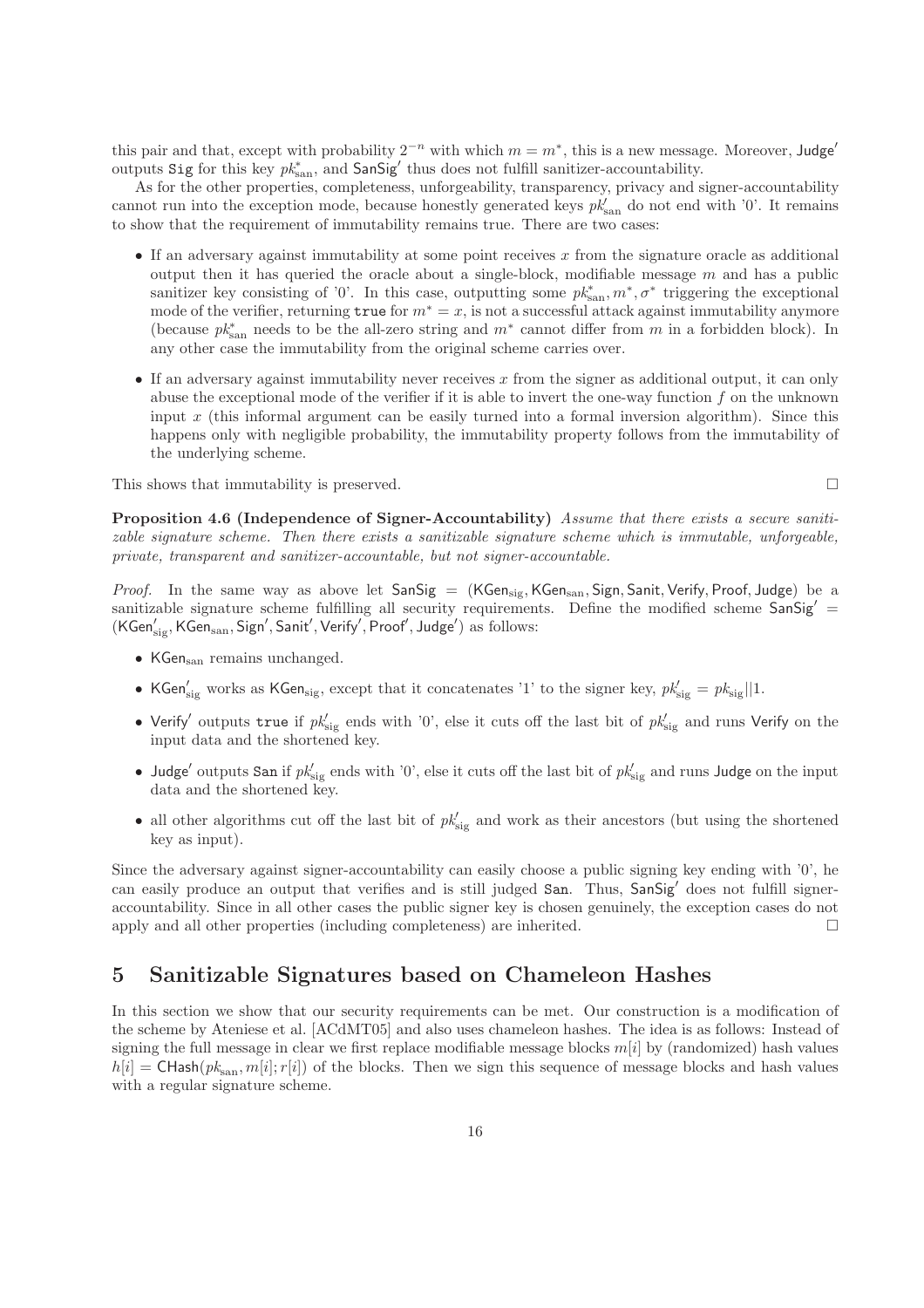The hash values have the special "chameleon" property that, if one has the sanitizer's trapdoor information  $sk_{\text{san}}$  and  $r[i]$ , one can easily find collisions, i.e., for given  $m'[i]$  one is able to determine  $r'[i]$  with  $h[i] = \text{CHash}(pk_{\text{san}}, m'[i]; r'[i])$ , leaving the hash value invariant. This allows the sanitizer to modify message blocks for which the signer includes the  $r[i]$ 's in the signature (and only those), and such that the actual signature on the hash values does not need to be modified. We note that implementing the idea is more complicated due to the accountability problem, requiring something related to (but not exactly like) keyexposure freeness [AdM04] from the chameleon hash. The latter also necessitates the usage of tags entering the hash computations.

#### 5.1 Construction

A chameleon hash scheme  $\mathcal{CH} = (CHKGen, CHA dapt)$  (with tags) consists of three efficient algorithms such that algorithm CHKGen on input  $1^n$  returns a key pair (sk, pk), algorithm CHash on input pk, a tag TAG  $\in \{0,1\}^n$ , a message m and randomness r (which is efficiently samplable from some range  $\mathcal{R}_{pk}$ ) returns a hash value  $h = \text{CHash}(pk, \text{TAG}, m; r)$  and algorithm CHAdapt on input sk, TAG, m, r and TAG', m' returns r' such that  $\textsf{CHash}(pk, \textsf{TAG}, m; r) = \textsf{CHash}(pk, \textsf{TAG}', m'; r')$ . It also holds that for any  $pk, \textsf{TAG}, m, \textsf{TAG}', m'$ the distribution of  $\tilde{CHAdapt}(sk, \text{TAG}, m, r, \text{TAG}', m')$  (over the choice of r) is the same as the distribution of r itself, also implying that a hash value  $CHash(pk, TAG, m; r)$  (over the choice of r) is distributed independently of Tag, m.

Key-exposure freeness [AdM04] now says that it is infeasible to find collisions, even if one gets to see collisions for other values. To be more precise, the security requirement demands that, after having learned collisions for some tags, one cannot create a collision for a new tag. This is a strong and useful notion and, yet, it would not be sufficient to provide security in our setting. Suppose we attach tags to the documents such that the signer modifies messages by finding collisions for the hash value for the corresponding tags. Then a malicious signer could still try to escape accountability by finding further collisions for the same tag. We therefore introduce the notion of collision-resistance *under random-tagging attacks*, i.e., where collisions for different tags are created but where one of the two tags is chosen at random (and the other one is provided by the adversary). In Appendix D we show that such chameleon hashes exist under the RSA assumption in the random oracle model:

Definition 5.1 (Collision-Resistance under Random-Tagging Attacks) A chameleon hash scheme  $\mathcal{CH} = (CHKGen, CHash, CHAdapt)$  is collision-resistant under random-tagging attacks if for any efficient adversary A the following experiment returns 1 with negligible probability only:

 $\boldsymbol{Experiment}$   $\boldsymbol{\mathsf{R}}$ nd $\boldsymbol{\mathsf{Tag}}_{\mathcal{A}}^{\mathcal{CH}}(n)$  $(pk, sk) \leftarrow \textit{CHKGen}(1^n)$  $(\text{TAG}, m, r, \text{TAG}', m', r') \leftarrow \mathcal{A}^{\text{OAdapt}(sk, \cdot, \cdot, \cdot, \cdot)}(pk)$ where oracle OAdapt for the *i*-th query  $(TAG_i, m_i, r_i, m'_i)$  with  $TAG_i \in \{0, 1\}^n$ samples  $\text{Tag}_i' \leftarrow \{0, 1\}^n$  and computes  $r_i' \leftarrow \text{CHAdapt}(sk, \text{TAG}, m, r, \text{Tag}', m')$ .  $Return (\text{Tag}_i^{\prime}, r_i^{\prime}).$ return 1 if  $(TAG, m) \neq (TAG', m')$  and  $CHash(pk, \text{TAG}, m; r) = CHash(pk, \text{TAG}', m'; r')$  and  $\{(\text{TAG}, m), (\text{TAG}', m')\} \neq \{(\text{TAG}_i, m_i), (\text{TAG}_i', m_i')\}$  for all  $i = 1, 2, ...$  and  $\{(\text{TAG}, m), (\text{TAG}', m')\} \neq \{(\text{TAG}'_i, m'_i), (\text{TAG}'_j, m'_j)\}$  for all,  $j = 1, 2, \ldots$ .

The condition  $\{(\text{TAG}, m), (\text{TAG}', m')\} \neq \{(\text{TAG}_i, m_i), (\text{TAG}'_i, m'_i)\}$  rules out trivial duplication attacks in which the adversary simply copies the data from the interaction with the oracle. The other condition  ${(\text{TAG}, m), (\text{TAG}', m') \neq {\{(\text{TAG}', m'_i), (\text{TAG}'_j, m'_j)\}}$  prevents trivial "transitivity" attacks where the adversary calls the oracle about the same  $(\text{TAG}_i, m_i, r_i)$  twice, but with different  $m'_i, m'_j$ . Then the oracle's answers collide, as they yield the same value  $\mathsf{CHash}(pk, \mathrm{TAG}_i, m_i; r_i)$  individually.

In our construction we also need that the tags generated by the signer and the ones by the sanitizer look identical (from the outside) but are generated differently (and that this is provable to a judge). Otherwise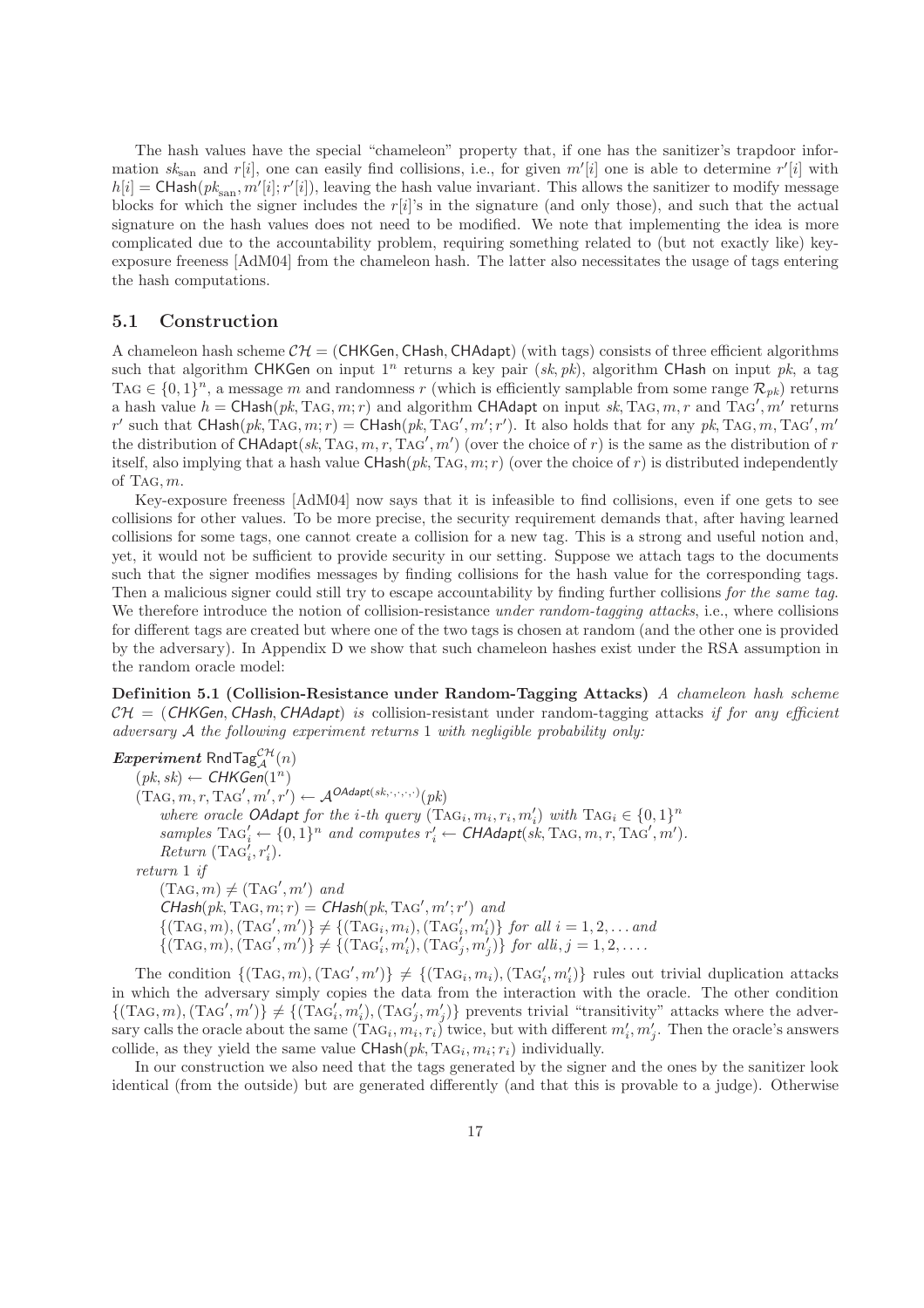a malicious signer would be able to claim that a sanitized message has been the original. We resolve this by letting the tags of the sanitizer be truly random, whereas the tags of the signer need to be created pseudorandomly (with a pseudorandom generator PRG mapping n-bit inputs to 2n-bit outputs). In addition, the seed for the pseudorandomly generated labels should be recoverable for the signer from the signature and the secret key, such that we use a pseudorandom function PRF (mapping *n*-bit inputs to *n*-bit outputs for n-bit keys) to derive the seed for PRG from a nonce Nonce, included in the signature.

Finally, we also need a regular signature scheme  $S = (SKGen, SSign, SVf)$  being existentially unforgeable under adaptive chosen-message attacks. Below we let  $(a_1, a_2, \ldots)$  be some encoding of bit strings  $a_1, a_2, \ldots$ into  $\{0,1\}^*$  such that (in contrast to concatenation  $a_1||a_2||\ldots$ ) all individual components are recoverable:

Construction 5.2 (Sanitizable Signature Scheme) Define the following sanitizable signature scheme  $Sansig = (KGen_{sig}, KGen_{san}, Sign, Sanit, Verify, Proof, Judge):$ 

- KEY GENERATION. Algorithm KGen<sub>sig</sub> on input  $1^n$  generates a key pair  $(pk, sk) \leftarrow$  SKGen $(1^n)$  of the underlying signature scheme, picks a key  $\kappa \leftarrow \{0,1\}^n$  for the pseudorandom function and returns  $(pk_{sig}, sk_{sig})$  $(pk, (sk, \kappa))$ . Algorithm KGen<sub>san</sub> for input 1<sup>n</sup> returns a pair  $(pk_{san}, sk_{san}) \leftarrow \text{CHKGen}(1^n)$  of the chameleon hash scheme.
- SIGNING. Algorithm Sign on input  $m \in \{0,1\}^{t\ell}$ , sk<sub>sig</sub>, pk<sub>san</sub>, ADM picks NONCE  $\leftarrow \{0,1\}^n$  at random, computes  $x = PRF(\kappa, \text{NonCE})$  and  $\text{TAG} = PRG(x)$ , and picks r[j] for each j in ADM at random. It computes

$$
h[j] = \begin{cases} \text{CHash}(pk_{san}, \text{TAG}, (j, m[j], pk_{sig}); r[j]) & \text{if } j \text{ is in ADM} \\ m[j] & \text{else} \end{cases}
$$

for each block  $m[j] \in \{0,1\}^t$  and computes  $\sigma_0 \leftarrow \text{SSign}(sk_{sig}, (h, pk_{san}, \text{ADM}))$  for  $h = (h[1], h[2], \ldots, h[\ell]).$ It returns  $\sigma = (\sigma_0, \text{TAG}, \text{NonCE}, \text{ADM}, r[j_1], \dots, r[j_k])$  where each  $j_i$  is in ADM.

SANITIZING. Algorithm Sanit on input a message m, information MOD, a signature  $\sigma = (\sigma_0, \text{TAG}, \text{NonCE},$ ADM,  $r[j_1], \ldots, r[j_k]$ ,  $pk_{sia}$  and  $sk_{san}$  first checks that each modification in MOD is admissible according to ADM and that  $\sigma_0$  is a valid signature for  $(h, pk_{san}, ADM)$ . If not, it stops with output ⊥. Else, for each j in ADM it lets m'[j] be the modified block of m[j] (possibly  $m'[j] = m[j]$ ), picks new values NONCE'  $\leftarrow \{0,1\}^n$  and  $\text{TAG}' \leftarrow \{0,1\}^{2n}$  and replaces each r[j] in the signature by

$$
r'[j] \leftarrow \textit{CHAdapt}(sk_{san}, \textit{TAG}, (j, m[j], \textit{pk}_{sig}), r[j], \textit{TAG}', (j, m'[j], \textit{pk}_{sig})).
$$

It outputs  $m'$  and  $\sigma' = (\sigma_0, \text{TAG}', \text{NonCE}', \text{ADM}, r'[j_1], \ldots, r'[j_k]).$ 

VERIFICATION. Algorithm Verify on input a message  $m \in \{0,1\}^{t\ell}$  and a signature  $\sigma = (\sigma_0, \text{TAG}, \text{NonCE},$ ADM,  $r[i_1], \ldots, r[i_k]$ ,  $pk_{sia}$  and  $pk_{san}$  computes

$$
h[j] = \begin{cases} \text{CHash}(pk_{san}, \text{TAG}, (j, m[j], pk_{sig}); r[j]) & \text{if } j \text{ is in ADM} \\ m[j] & \text{else} \end{cases}
$$

and then outputs  $\mathsf{SVf}(pk_{san},(h,pk_{san},\mathrm{ADM}),\sigma_0)$  for  $h=(h[1],\ldots,h[\ell]).$ 

PROOF. Algorithm Proof on input  $sk_{sig}$ ,  $m, \sigma$  and a sequence  $(m_i, \sigma_i)$  as well as  $pk_{san}$  searches the sequence to find a tuple  $(\text{TAG}_i, (j, m_i[j], \overline{pk}_{sig}), r[j])$  such that

$$
\mathit{CHash}(pk_{san},\mathrm{TAG}_i,(j,m_i[j],pk_{sig}),r_i[j]) = \mathit{CHash}(pk_{san},\mathrm{TAG},(j,m[j],pk_{sig}),r[j])
$$

for some distinct pair  $(\text{TAG},(j,m[j],pk_{sio}))$  in  $m,\sigma$  and where  $\text{TAG}_i = PRG(x_i)$  for  $x_i = PRF(\kappa, \text{NonCE}_i)$ for the value NONCE<sub>i</sub> in  $\sigma_i$ . If it finds such data it returns this colliding tuple together with  $x_i$ , i.e.,

$$
\pi = (\mathrm{TAG}_i, (j, m_i[j], \mathit{pk}_{\mathit{sig}}), r_i[j], x_i),
$$

else it outputs ⊥.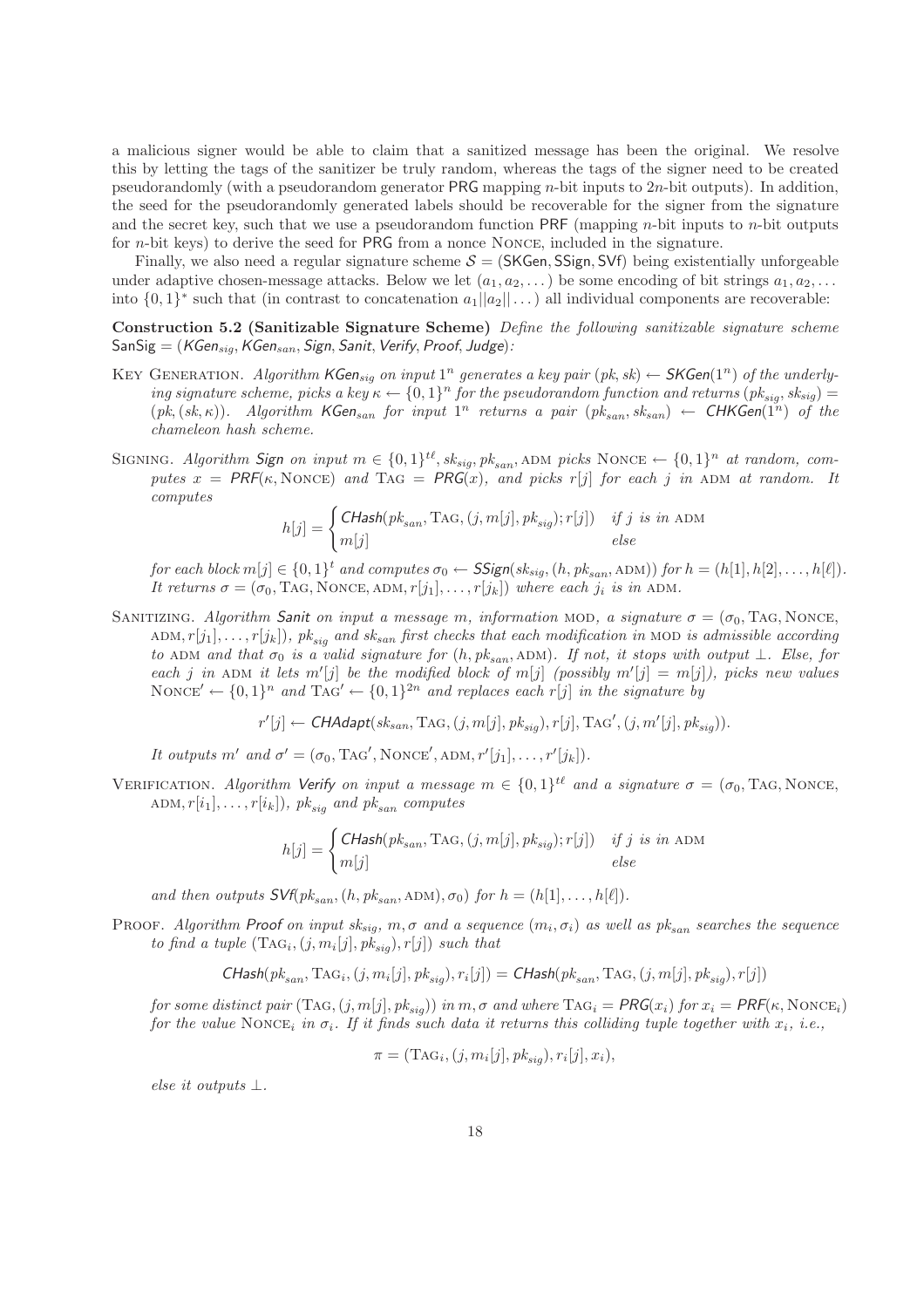JUDGE. The judge on input  $m, \sigma, pk_{sig}$ ,  $pk_{san}$  and  $\pi = (\text{TAG}_{\pi}, (j, m_{\pi}[j], pk_{sig,\pi}), r_{\pi}[j], x_{\pi})$  checks that  $pk_{sig}$  $pk_{sig,\pi}$ , that  $\pi$  describes a non-trivial collision under **CHash** $(pk_{san}, \cdot, \cdot, \cdot)$  for the pair  $((\text{TAG}, j, m[j], pk_{sia}),$  $r[j]$ ) in  $\sigma$ , i.e.,

 $CHash(p_{s_{san}}, \text{TAG}_{\pi}, (j, m_{\pi}[j], pk_{s_{ia}, \pi}); r_{\pi}[j]) = CHash(p_{s_{san}}, \text{TAG}, (j, m[j], pk_{s_{ia}}); r[j]),$ 

that the block j is admissible, and that  $\text{TAG}_{\pi} = \text{PRG}(x_{\pi})$  for the given value  $x_{\pi}$  in the proof. If so, it outputs San, else it returns Sig.

Completeness of signatures generated by the signer follows easily from the completeness of the underlying signature scheme, completeness of signatures generated by the sanitizer follows from the fact that algorithm CHAdapt always returns a collision, and completeness for proofs holds as one always finds convincing data then.

#### 5.2 Security

It remains to prove security:

Theorem 5.3 The sanitizable signature scheme in Construction 5.2 is secure, i.e., it is immutable, transparent, sanitizer- and signer-accountable (and thus private and unforgeable), assuming that the chameleon hash function is collision-resistant under random-tagging attacks, that PRG and PRF are pseudorandom and that the signature scheme is existentially unforgeable under adaptive chosen-message attacks.

Proof. We stepwise go through the properties. Most times we merely outline the security proof because a formalization is straightforward.

Immutability. Assume that the scheme is not immutable according to our definition and that there exists a successful adversary  $A$  against this property. We show that this contradicts the unforgeability of the underlying signature scheme. There are two cases: Assume that A succeeds by outputting  $(pk_{\text{san}}^*, m^*, \sigma^*)$ such that  $(pk_{\text{san}}^*, \text{ADM}^*, h^*)$  is different from all other data  $(pk_{\text{san},i}, \text{ADM}_i, h_i)$  appearing in the attack. Then the valid signature  $\sigma_0^*$  included in  $\sigma^*$  is for a message  $(h^*, p k_{\rm san}^*, \text{ADM}^*)$  which has not been signed with the underlying signature scheme before. This, however, contradicts the unforgeability of this signature scheme (observing that we can simulate Proof perfectly without knowledge of the secret key of the signature scheme).

Next assume  $(pk_{\text{san}}^*, \text{ADM}^*, h^*)$  is identical to some  $(pk_{\text{san},i}, \text{ADM}_i, h_i)$ . Then, since  $pk_{\text{san}}^* = pk_{\text{san},i}$  the messages  $m^*$  and  $m_i$  must differ in at least one inadmissible block  $j_i$  according to  $ADM_i$ . But since  $ADM^*$  = ADM<sub>i</sub> this must also be an inadmissible block according to ADM<sup>\*</sup> in  $m^*$ . Therefore  $h^*[j_i] = m^*[j_i]$  must be different from  $h_i[j_i] = m_i[j_i]$ , contradicting the fact  $h^* = h_i$ . Hence, the second case cannot occur and the scheme is immutable.

Transparency. Transparency holds because with overwhelming probability all values Nonce picked by the signer are distinct and thus all x-values are computationally indistinguishable from independent and randomly chosen values. In this case all the generator's outputs, too, are indistinguishable from random 2n-bit strings (as chosen by the sanitizer). Given this the claim now follows from the distributional property of CHAdapt, that the sanitizing process goes through all admissible block and updates them, and the fact that the distribution of the input  $(h, pk_{\rm san}, ADM)$  to the signing step is independent of the message. Hence, the distribution of the reply is computationally indistinguishable in the two cases for the Sanit/Sign box, independently of further queries to the signature, sanitizing or proof oracles (using the fact that the guessing the Nonce values in the signatures computed internally in the Sanit/Sign box is infeasible).

Sanitizer-Accountability. Assume that the scheme was not sanitizer-accountable and there was a successful adversary A, i.e., such that Proof algorithm cannot find a non-trivial collision in the chameleon hashes for  $(pk_{\text{san}}^*, m^*, \sigma^*)$  and the  $(pk_{\text{san},i}, m_i, \sigma_i)$  queries. First note that if  $(h^*, pk_{\text{san}}^*, \text{ADM}^*) \neq (h_i, pk_{\text{san},i}, \text{ADM}_i)$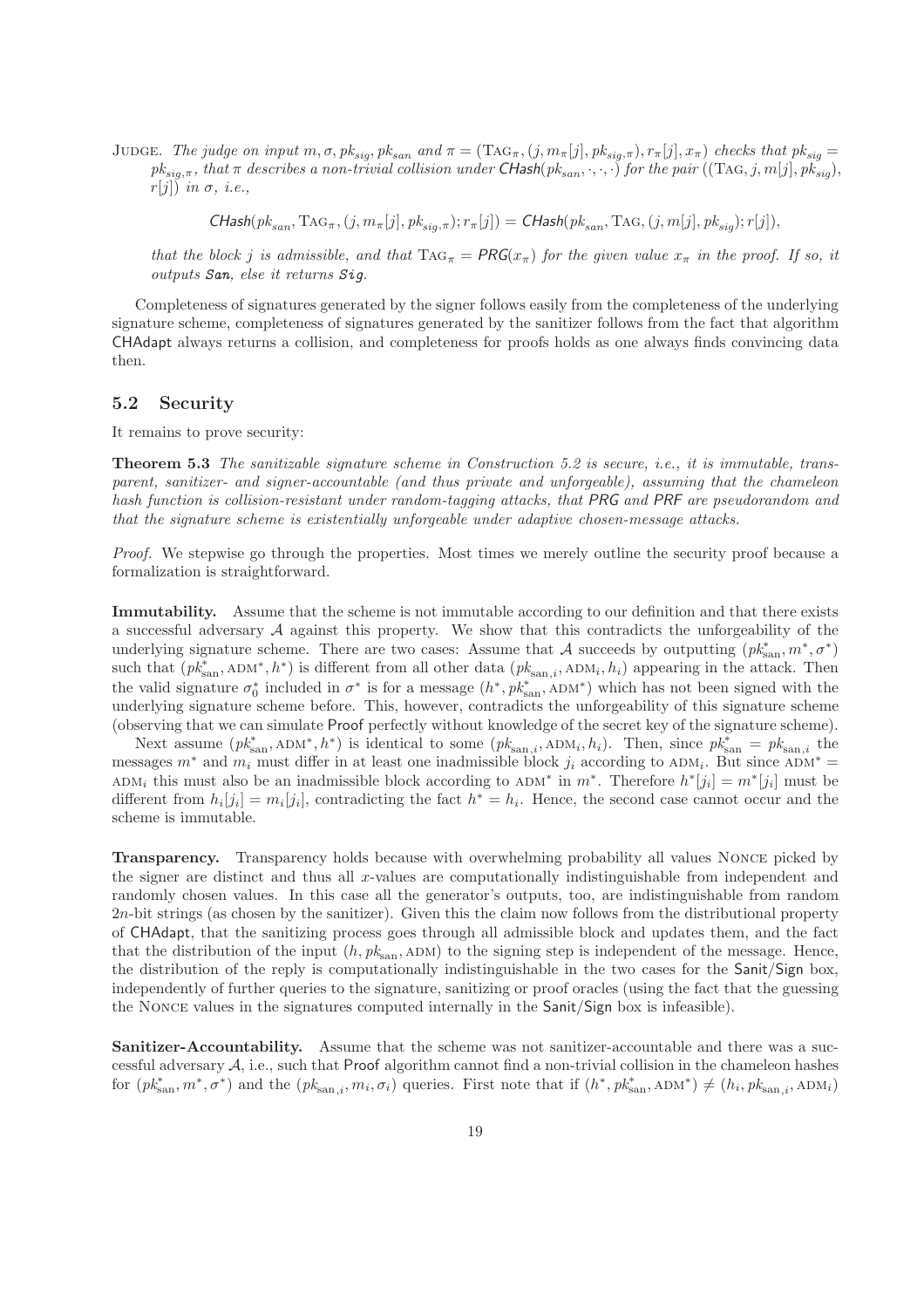for all *i*, the valid signature  $\sigma_0^*$  in  $\sigma^*$  for this tuple would constitute a successful forgery against the signature scheme (using again the fact that Proof can be easily simulated without the secret signing key).

Hence, there must be some i with  $(h^*, p k_{\text{san}}^*, \text{ADM}^*) = (h_i, p k_{\text{san},i}, \text{ADM}_i)$ . In particular, since a success requires  $(pk_{\text{san}}^*, m^*) \neq (pk_{\text{san},i}, m_i)$  we must have  $m^*[j] \neq m_i[j]$  for some block j. Furthermore, because  $ADM^* = ADM_i$  and inadmissible message blocks are output in clear and cannot be distinct, it holds that

$$
\begin{aligned} h^*[j] = \text{CHash}(pk^*_{\text{san}}, \text{TAG}^*, (j, m^*[j], pk_{\text{sig}}); r^*[j]) \\ = \quad & \text{CHash}(pk^*_{\text{san}}, \text{TAG}_i, (j, m_i[j], pk_{\text{sig}}); r_i[j]) = h_i[j] \end{aligned}
$$

for some  $r^*[j]$  in  $\sigma^*$  and  $r_i[j]$  in  $\sigma_i$ . This, however, implies that Proof finds such a non-trivial collision with overwhelming probability. Given this, it is clear that Proof can also output  $x_i$  from the genuine signature data.

Signer-Accountability. We finally show signer-accountability, this time using the security under randomtagging attacks of of the chameleon hash function. Assume that there is a successful attacker making the Judge accuse the sanitizer for a message which has not been sanitized by the legal sanitizer.

First note that for the adversary's successful output  $pk_{sig}^*, m^*, \sigma^*$  (with tag TAG<sup>\*</sup>) and  $\pi^* = (\text{TAG}_{\pi},$  $(j, m_{\pi}[j], p k_{\text{sig}\pi}), r_{\pi}[j], x_{\pi}$  with overwhelming probability  $\text{TAG}_{\pi} \neq \text{TAG}'_i$  for all i. This is so because with overwhelming probability no TAG'<sub>i</sub> lies in the range of PRG and there cannot be a valid preimage  $x_{\pi}$  for  $\text{TAG}_{\pi} = \text{TAG}'_i$ . In particular, it follows that  $\{\text{TAG}^*, \text{TAG}_{\pi}\} \neq \{\text{TAG}'_i, \text{TAG}'_j\}$  for all  $i, j$ .

Assume that  $\{TaG^*, TAG_{\pi}\} \neq \{TAG_i, TAG'_i\}$  for all  $i = 1, 2, ..., q$ . Then, because we also have  $\{TaG^*, TAG_\pi\} \neq \{TAG'_i, TAG'_j\}$  this would straightforwardly contradict the security of the chameleon hash (noting that we can easily simulate the sanitizer algorithm with the help of the OAdapt oracle). Hence, assume that  $\{TAG^*, TAG_\pi\} = \{TAG_i, TAG'_i\}$  for some i and, since the random tags picked by the honest sanitizer are unique with overwhelming probability, we can assume that  $i$  is unique.

Because  $\text{Tag}_\pi \neq \text{Tag}_i'$  we must have  $\text{Tag}^* = \text{TAG}_i'$  and  $\text{Tag}_\pi = \text{TAG}_i$ . Since  $\left(\overline{pk}_{\text{sig}}^*, m^*\right) \neq \left(\overline{pk}_{\text{sig},i}, m_i'\right)$  for a success there must be some j with  $(TAG^*, (j, m^*[j], pk^*_{sig})) \neq (TAG'_i, (j, m'_i[j], pk^*_{sig,i}))$ . However, assuming that all sanitizer tags are unique and observing that with overwhelming probability  $TAG'_i \neq TAG_i$  and that for the same tag the prepended block numbers are distinct, it follows that the adversary has generated a new collision  $(\text{TAG}^*,(j,m^*[j],pk^*_{sig}))$ ,  $(\text{TAG}'_i,(j,m_{\pi}[j],pk^*_{sig}))$  which has not been queried previously. This would again contradict the security of the chameleon hash function and signer-accountability follows.  $\Box$ 

### Acknowledgments

We thank the anonymous reviewers and the crypto group at Bristol for valuable comments. Marc Fischlin, Anja Lehmann and Dominique Schröder are supported by the Emmy Noether Programme Fi 940/2-1 of the German Research Foundation (DFG).

### References

- [ACdMT05] Giuseppe Ateniese, Daniel H. Chou, Breno de Medeiros, and Gene Tsudik. Sanitizable Signatures. In ESORICS, volume 3679 of Lecture Notes in Computer Science, pages 159–177. Springer, 2005.
- [AdM04] Giuseppe Ateniese and Breno de Medeiros. On the Key Exposure Problem in Chameleon Hashes. In SCN, volume 3352 of Lecture Notes in Computer Science, pages 165–179. Springer, 2004.
- [CLM08] S´ebastien Canard, Fabien Laguillaumie, and Michel Milhau. Trapdoor Sanitizable Signatures and Their Application to Content Protection. In ACNS, Lecture Notes in Computer Science, pages 258–276. Springer-Verlag, 2008.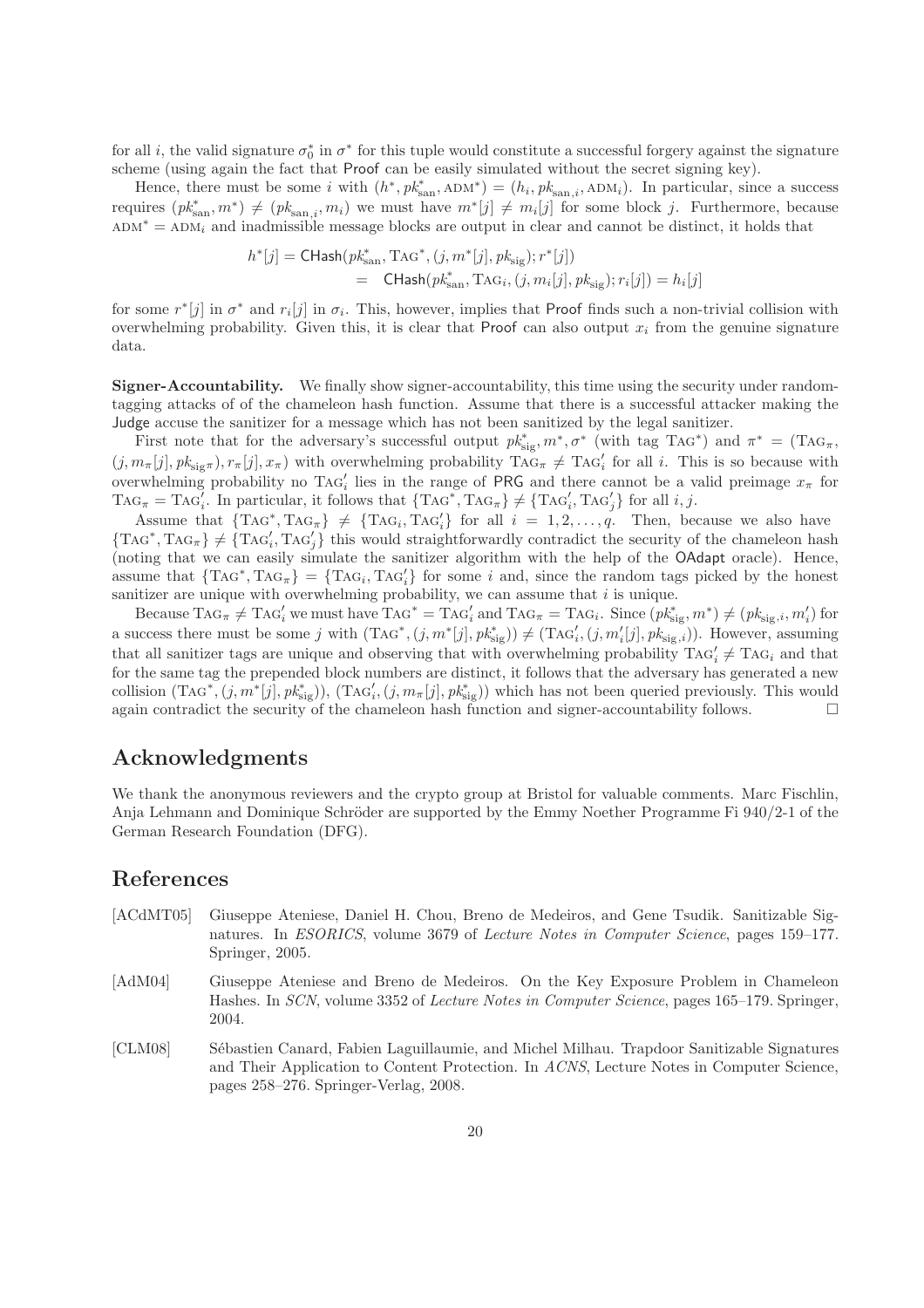- [Gol04] Oded Goldreich. The Foundations of Cryptography, volume 2. Cambridge University Press, 2004.
- [HHH<sup>+</sup>08] Stuart Haber, Yasuo Hatano, Yoshinori Honda, William Horne, Kunihiko Miyazaki, Tomas Sander, Satoru Tezoku, and Danfeng Yao. Efficient signature schemes supporting redaction, pseudonymization, and data deidentification. In ASIACCS, pages 353–362. ACM, 2008.
- [IKO<sup>+</sup>07] Tetsuya Izu, Noboru Kunihiro, Kazuo Ohta, Masahiko Takenaka, and Takashi Yoshioka. A Sanitizable Signature Scheme with Aggregation. In ISPEC, volume 4464 of Lecture Notes in Computer Science, pages 51–64. Springer, 2007.
- [IKTY05] Tetsuya Izu, Nobuyuki Kanaya, Masahiko Takenaka, and Takashi Yoshioka. PIATS: A Partially Sanitizable Signature Scheme. In ICICS, volume 3783 of Lecture Notes in Computer Science, pages 72–83. Springer, 2005.
- [JMSW02] Robert Johnson, David Molnar, Dawn Xiaodong Song, and David Wagner. Homomorphic Signature Schemes. In CT-RSA, volume 2271 of Lecture Notes in Computer Science, pages 244–262. Springer, 2002.
- [KL06] Marek Klonowski and Anna Lauks. Extended Sanitizable Signatures. In ICISC, volume 4296 of Lecture Notes in Computer Science, pages 343–355. Springer, 2006.
- [MHI08] Kunihiko Miyazaki, Goichiro Hanaoka, and Hideki Imai. Invisibly Sanitizable Digital Signature Scheme. IEICE Transactions, 91-A(1):392–402, 2008.
- [MIM<sup>+</sup>05] Kunihiko Miyazaki, Mitsuru Iwamura, Tsutomu Matsumoto, Ryôichi Sasaki, Hiroshi Yoshiura, Satoru Tezuka, and Hideki Imai. Digitally Signed Document Sanitizing Scheme with Disclosure Condition Control. IEICE Transactions, 88-A(1):239–246, 2005.
- [MSI<sup>+</sup>03] K. Miyazaki, S. Susaki, M. Iwamura, T. Matsumoto, R. Sasaki, and H. Yoshiura. Digital documents sanitizing problem. In Technical Report ISEC2003-20. IEICE, 2003.
- [SBZ01] Ron Steinfeld, Laurence Bull, and Yuliang Zheng. Content Extraction Signatures. In ICISC, volume 2288 of Lecture Notes in Computer Science, pages 285–304. Springer, 2001.
- [SIT06] Manabu Suzuki, Toshiyuki Isshiki, and Keisuke Tanaka. Sanitizable signature with secret information. In In Proceedings of the Symposium on Cryptography and Information Security. ACM, 2006.
- [YSLM08] Tsz Hon Yuen, Willy Susilo, Joseph K. Liu, and Yi Mu. Sanitizable Signatures Revisited. In CANS, volume 5339 of Lecture Notes in Computer Science, pages 80–97. Springer, 2008.

### A Semantic Privacy

We formalize semantic privacy similar to the definition of semantic security of encryption schemes for multiple messages. We do so following the approach of a posteriori CCA security due to Goldreich [Gol04]. Note that this definition is also equivalent to the definition of indistinguishability of encryption schemes.

Roughly speaking, semantic privacy means that everything that can be learned about the original message from a sequence of signatures, can also be learned without these signature, i.e., from the sanitized messages only. This intuition is formalized through two experiments where, in one case, an adversary  $A$  can (adaptively) submit descriptions  $M_1, \ldots, M_q$  of distributions to a tester oracle  $T_A$  which samples messages  $m_1, \ldots, m_q$  and modifications according to the distributions and returns the sanitized messages  $m'_1, \ldots, m'_q$ and signatures for them.

In the other experiment a simulator S may also submit distributions  $\mathcal{M}_1, \ldots, \mathcal{M}_q$  to an oracle  $\mathsf{T}_{\mathcal{S}}$  which samples messages too, but this time only returns the sanitized messages  $m'_1, \ldots, m'_q$  to the simulator (without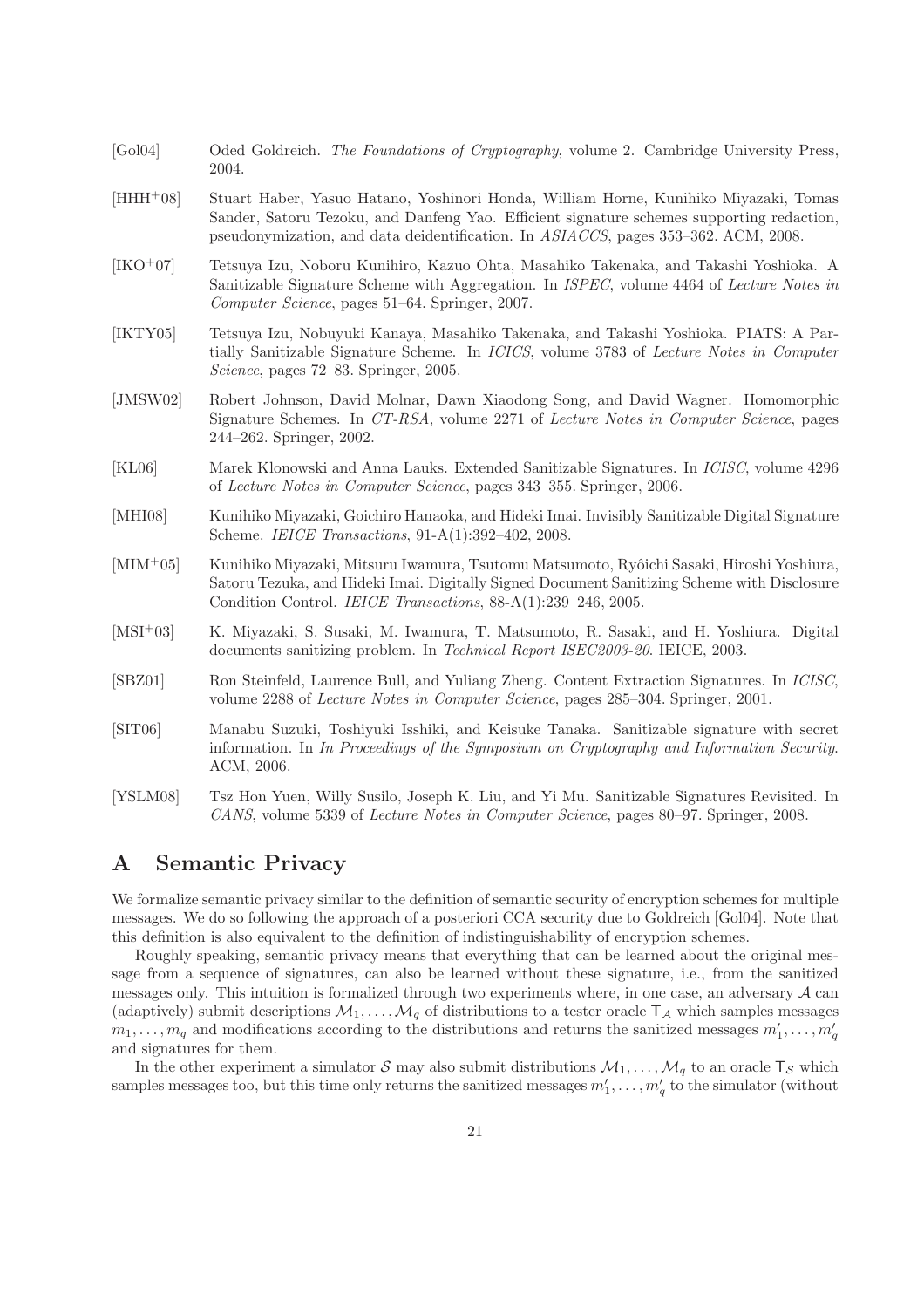the signatures). The goal of both parties is to predict some information  $f(m_1, \ldots, m_q, \mathcal{M}_1, \ldots, \mathcal{M}_q)$  about the original messages, and the security requirement is now that both parties should be (almost) equally successful. Note that we include the chosen distributions  $M_1, \ldots, M_q$  into the probabilistic function f to prevent trivial choices of the simulator.

More formally, the tester oracle  $T_A$  in  $\mathcal{A}$ 's experiment takes as input a distribution  $\mathcal{M}$  and two public/secret key pairs  $(s_{\text{sig}}, p_{\text{sig}})$ ,  $(s_{\text{stan}}, p_{\text{San}})$ . It first samples  $(m, \text{MOD}, \text{ADM}) \leftarrow \mathcal{M}$  and computes the signature  $\sigma \leftarrow \textsf{Sign}(m, sk_{\text{sig}}, p_{k_{\text{san}}}^S, \text{ADM})$ , as well as the sanitized message/signature pair  $(m', \sigma') \leftarrow \textsf{Sanit}(m, k_{\text{sig}}, p_{k_{\text{san}}}^S, \text{ADM})$ MOD,  $\sigma$ ,  $pk_{sig}$ ,  $sk_{san}$ ). It returns the pair  $(m', \text{MOD}, \text{ADM}, \sigma')$ . The tester oracle  $T_S$  for the simulator  $S$  is identical to  $T_A$  except that  $T_S$  returns only the triple  $(m', \text{MOD}, \text{ADM})$ . With these description of the oracles we obtain:

**Definition A.1** A sanitizable signature scheme SanSig is semantically private, if for any efficient algorithm A, there exists an efficient algorithm S such that for any efficient probabilistic function f the difference

$$
\left|\text{Prob}\left[\text{SemPriv}_{\mathcal{A}}^{\text{SanSig-0}}(n) = 1\right] - \text{Prob}\left[\text{SemPriv}_{\mathcal{S}}^{\text{SanSig-1}}(n) = 1\right]\right| \approx 0,
$$

is negligible, where the experiments are defined as follows:

Experiment SemPriv $_{\mathcal{A}}^{\mathsf{SanSig-0}}(n)$  $(pk_{sig}, sk_{sig}) \leftarrow KGen_{sig}(1^n)$  $(pk_{san}, sk_{san}) \leftarrow KGen_{san}(1^n)$  $v \leftarrow \mathcal{A}^{\mathsf{Sign}(\cdot, sk_{sig}, pk_{san}, \cdot), \mathsf{Sanit}(\cdot, \cdot, \cdot, pk_{sig}, sk_{san}), \mathsf{Proof}(sk_{sig}, \cdots), \mathsf{T}_{\mathcal{A}}(sk_{sig}, pk_{sig}, sk_{san}, pk_{san}, \cdot)} \left(pk_{sig}, pk_{san}\right)$ let  $m_i$  and  $\mathcal{M}_i$  for  $i = 1, 2, \ldots, q$  denote the messages  $m_i$  sampled according to the distributions  $\mathcal{M}_i$  submitted to  $\mathsf{T}_\mathcal{A}$ . return 1 iff  $f(m_1, \ldots, m_q, \mathcal{M}_1, \ldots, \mathcal{M}_q) = v$ , else 0.

and

Experiment SemPriv ${}_{\mathcal{S}}^{\mathsf{SanSig-1}}(n)$  $(pk_{sia}, sk_{sig}) \leftarrow KGen_{sig}(1^n)$  $(pk_{san}, sk_{san}) \leftarrow KGen_{san}(1^n)$  $v \leftarrow \mathcal{S}^{\mathcal{S} \mathsf{ign}(\cdot, s k_{sig}, p k_{san}, \cdot)},$ Sanit $(\cdot, \cdot, \cdot, p k_{sig}, s k_{san}),$ Proof $(s k_{sig}, \cdots),$ T $s(s k_{sig}, p k_{sig}, s k_{san}, p k_{san}, \cdot)$   $\left( p k_{sig}, p k_{san} \right)$ let  $m_i$  and  $\mathcal{M}_i$  for  $i = 1, 2, \ldots, q$  denote the messages  $m_i$  sampled according to the distributions  $\mathcal{M}_i$  submitted to  $\mathsf{T}_{\mathcal{S}}$ . return 1 iff  $f(m_1, \ldots, m_q, \mathcal{M}_1, \ldots, \mathcal{M}_q) = v$ , else 0.

We prove that the definitions of semantically private sanitizable signature schemes and private schemes are equivalent.

Theorem A.2 A sanitizable signature scheme is semantically private if and only if it is private.

We prove Theorem A.2 with the following to propositions.

Proposition A.3 Every private sanitizable signature scheme is also semantically private.

Proof. Suppose that SanSig is a private sanitizable signature scheme. We show that SanSig is a semantically private sanitizable signature scheme by constructing for every efficient adversary A an efficient simulator S. The construction follows the proof ideas of encryption schemes, namely, building a simulator which executes a black-box simulation of  $A$  on random values and showing that the indistinguishability property of privacy implies that the success probability of  $A$  and  $S$  is nearly the same.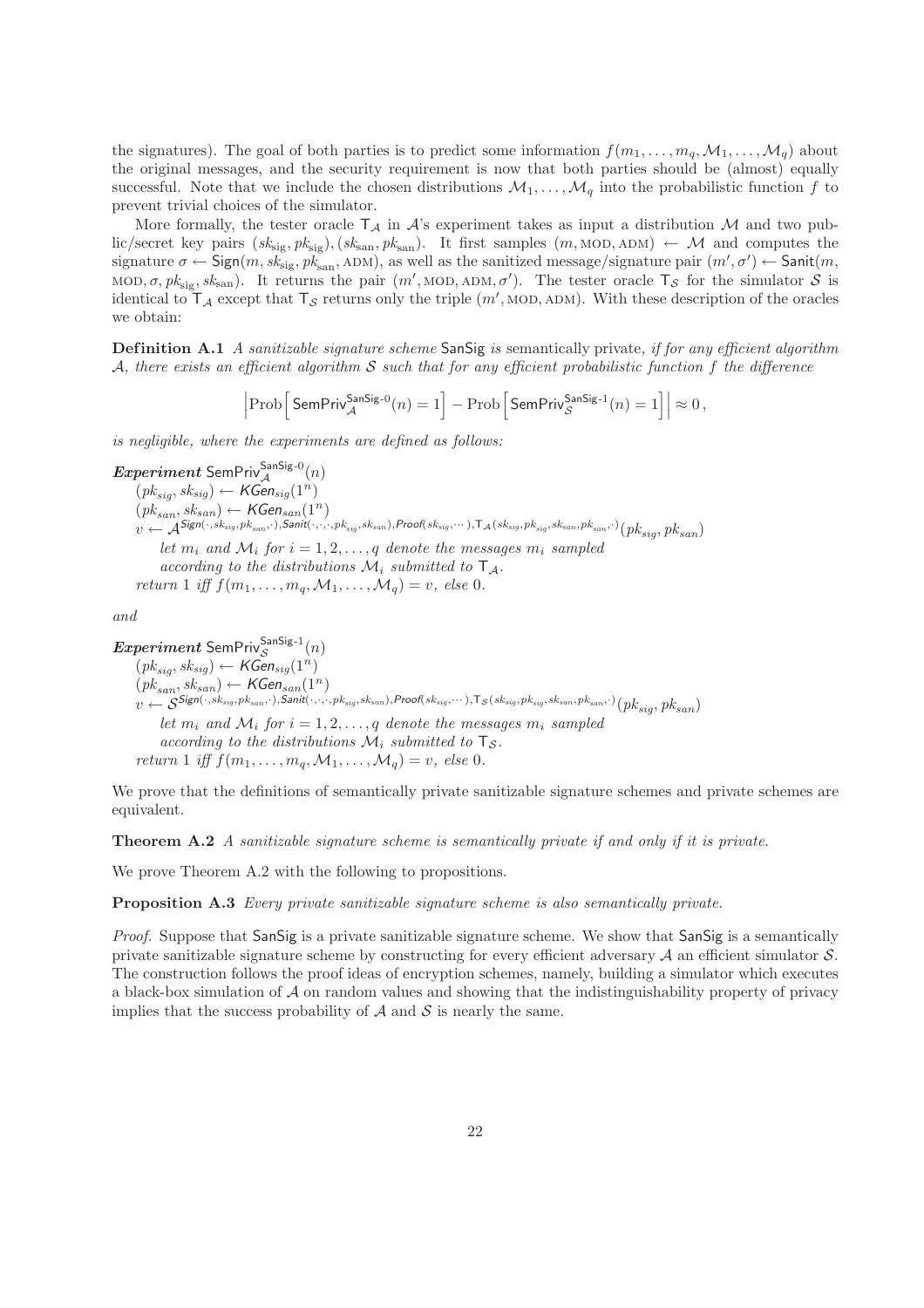**Construction of S.** Let  $\mathcal A$  be an efficient algorithm which deduces some partial information, i.e., the value  $f(m_1,\ldots,m_q,\mathcal{M}_1,\ldots,\mathcal{M}_q)$ . The simulator S gets as input two public keys  $(pk_{sig},pk_{san})$ , it executes A on these keys and simulates the signing oracle, the sanitizer oracle, and the proof oracle with its own oracles. Whenever A queries its tester oracle  $T_A$  on a distribution M, then S invokes  $T_S$  on M and gets a triple  $(m', \text{MOD}, \text{ADM})$ . Algorithm S picks a message m at random such that applying MOD to m yields m' and computes the corresponding signature with the help of its signing oracle  $\sigma \leftarrow \text{Sign}(\cdot, sk_{\text{sig}}, pk_{\text{san}}, \cdot)$ . In order to obtain a sanitized signature, S queries the sanitize oracle  $\sigma' \leftarrow$  Sanit $(\cdot, \cdot, \cdot, pk_{\text{sig}}, sk_{\text{san}})$  about  $(m', \text{MOD}, \sigma)$ . It returns the tuple  $(m', \text{MOD}, \text{ADM}, \sigma')$ . At the end of the simulation, A stops, eventually outputting a value v which  $S$  also outputs.

**Analysis.** For the analysis note that S is efficient because A is efficient and since the overhead of handling  $\mathcal{A}$ 's queries can be done in polynomial time. It is still left to show that the success probability of  $\mathcal{A}$  and of  $S$  (as described below) are nearly the same:

$$
\operatorname{Prob}\left[\operatorname{\sf SemPriv}_{\mathcal{A}}^{\operatorname{\sf SanSig-0}}(n)=1\right]-\operatorname{Prob}\left[\operatorname{\sf SemPriv}_{\mathcal{S}}^{\operatorname{\sf SanSig-1}}(n)=1\right]\right]=\epsilon(n)\approx 0\,.
$$

 $\bigg\}$  $\overline{\phantom{a}}$  $\mid$ 

Intuitively, the equation follows from privacy. Let us assume towards contradiction that  $\epsilon(n)$  is noticeable. Then we show how to build an algorithm  $\beta$  breaking privacy as follows.

Algorithm  $\beta$  gets as input the public key of the signer  $pk_{sig}$  as well as the public key of the sanitizer  $pk_{san}$ . It runs a black-box simulation of A on input  $(pk_{\text{sig}}, pk_{\text{san}})$  and answers each signing and sanitizing oracle query with its own oracles. During the simulation,  $\mathcal A$  may query its tester oracle  $T_{\mathcal A}$  on some distribution M which algorithm B handles as follows. It picks randomly a triple  $(m_0, \text{MOD}_0, \text{ADM}_0) \leftarrow \mathcal{M}$ , and selects another random message  $m_1$  such that both messages  $m_0, m_1$  map to the same modified message m', i.e.,  $(m_0, \text{MOD}_0, \text{ADM}_0) \equiv (m_1, \text{MOD}_1, \text{ADM}_1)$ . It invokes its external LoRSanit oracle with theses pairs, receives  $(m'_b, \sigma'_b)$  and forwards this pair to A. Algorithm B stores in each execution the message  $m_0^{(i)}$  as well as the queried distribution  $\mathcal{M}_i$  and let  $q(n)$  be the number of oracle invocations. When A stops, eventually outputting a value v, attacker B returns 0 iff  $f\left(m_0^{(1)}, \ldots, m_0^{(q)}, \mathcal{M}_1, \ldots, \mathcal{M}_q\right) = v$ , otherwise 1.

For the analysis of  $\beta$  note that  $\beta$  is efficient since  $\mathcal A$  runs in polynomial-time and because the overhead of choosing the messages and handling  $A$  queries can all be done efficiently. Let us take a look at the choice of the bit  $b$  in the indistinguishability experiment and its effect on our simulation. If the left-or-right oracle is initialized with  $b = 0$ , then A receives the sanitized message-signature pair  $(m', \sigma')$  on message  $m_0$  which was previously chosen by  $A$  and the second message is ineffectual. This behavior corresponds exactly to the tester oracle  $T_A$ , because all values are randomly chosen. In the second case, where the bit b equals 1 in the indistinguishability experiment, A receives the sanitized message-signature pair  $(m', \sigma')$  derived from the randomly chosen message  $m_1$ . This, however, reflects the behavior of the second tester oracle  $\mathsf{T}_{\mathcal{S}}$ .

Next, we have to analyze the success probability of  $\beta$  in predicting the right bit  $b^* = b$ :

$$
\begin{aligned} \text{Prob}\Big[\text{Privacy}_{\mathcal{B}}^{\text{SanSig}}(n) = 1\Big] \\ &= \frac{1}{2} \left(\text{Prob}\Big[\text{Privacy}_{\mathcal{B}}^{\text{SanSig}}(n) = 1 \Big| b = 0\Big] - \text{Prob}\Big[\text{Privacy}_{\mathcal{B}}^{\text{SanSig}}(n) = 1 \Big| b = 1\Big]\right) + \frac{1}{2} \end{aligned}
$$

Note that our construction maps the choice of the bit b to the different types of experiments in the semantic security experiment, thus

$$
= \frac{1}{2} \left( \text{Prob} \left[ \text{SemPriv}_{\mathcal{A}}^{\text{SanSig-0}}(n) = 1 \right] - \text{Prob} \left[ \text{SemPriv}_{\mathcal{S}}^{\text{SanSig-1}}(n) = 1 \right] \right) + \frac{1}{2} \, .
$$

By our assumption that the difference is noticeable, it follows that the overall probability of  $\beta$  is noticeably greater than  $\frac{1}{2}$ . This, however, contradicts the privacy.

Proposition A.4 Every semantically private sanitizable signature scheme is also private.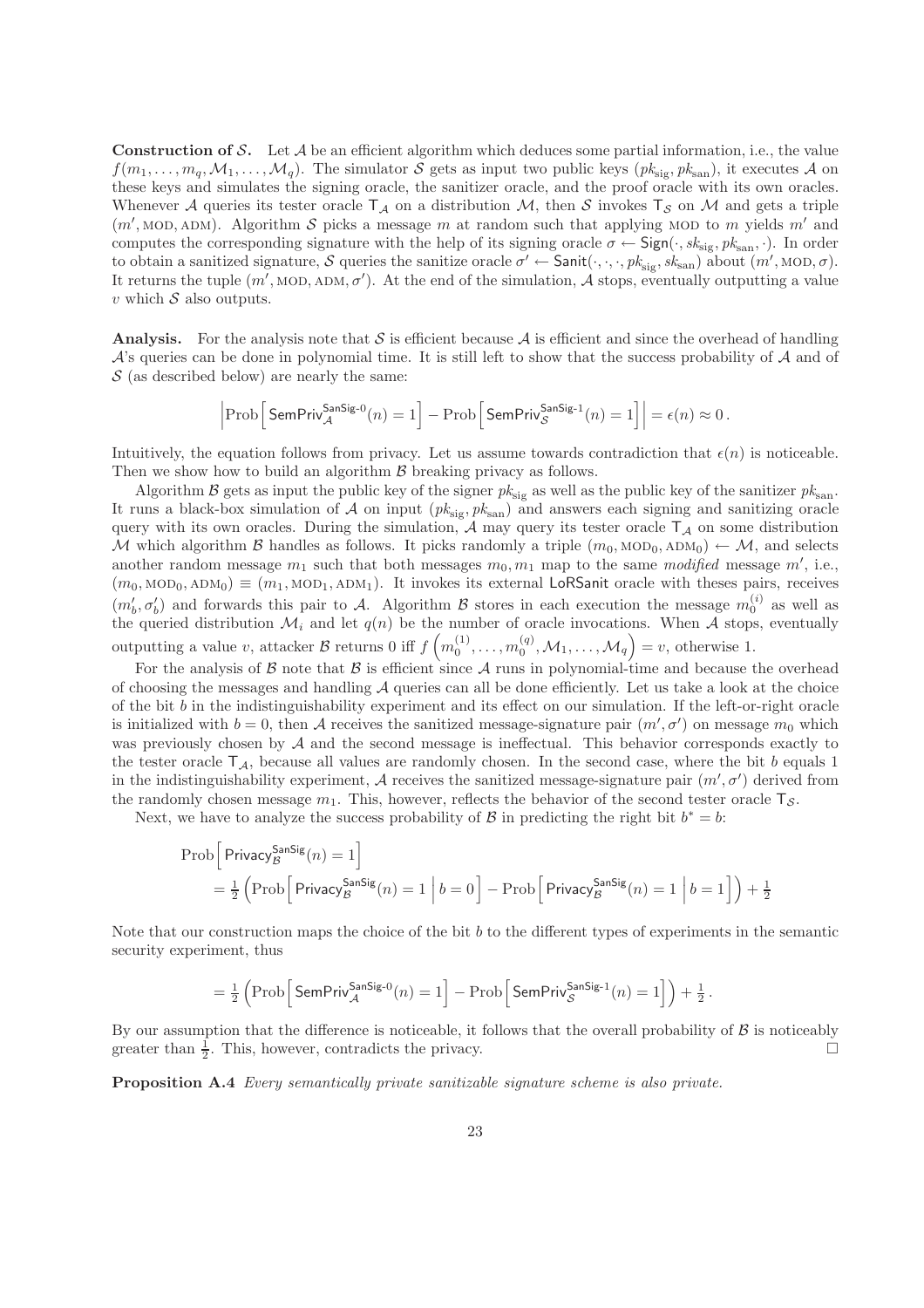Proof. Before proving the proposition we note that it suffices to consider the case where the adversary queries its left-or-right oracle only once. Applying a standard hybrid argument yields a proof for the case of multiple-message queries.

Let A be an adversary in the privacy experiment. This adversary invokes its external oracle LoRSanit only once with the tuples  $(m_0, \text{MOD}_0)$  and  $(m_1, \text{MOD}_1)$  for the same ADM. We then define an adversary  $\mathcal{A}'$ which is identical to  $A$  but which is executed in the semantic privacy experiment. When adversary  $A$  submits the pair  $(m_0, \text{MOD}_0, \text{ADM}_0), (m_1, \text{MOD}_1, \text{ADM}_1)$  to its left-or-right oracle we have A' prepare the distribution M by the canonical circuit assigning each tuple  $(m_0, \text{MOD}_0, \text{ADM}_0), (m_1, \text{MOD}_1, \text{ADM}_1)$  the same probability  $1/2$ . Then A' submits this distribution to its tester oracle and forwards the answer to A. When A finally outputs a guess  $b^*$  we let  $\mathcal{A}'$  output this value, too.

We consider some special information f about the original message  $m_b$  in the experiment of A and of  $\mathcal{A}'$ , respectively. The function f first of all excludes any distribution  $\mathcal M$  which is not of the above type. That is, call a distribution trivial if it does not constitute a canonical description of a distribution over two tuples, each tuple appearing with the same probability  $1/2$ , or if applying MOD to both messages  $m_0$  and  $m_1$  does not yield the same message m', or if  $m_0 = m_1$ , or if the admissible blocks are distinct  $ADM_0 \neq ADM_1$ . Note that  $m_0$  and  $m_1$  are recoverable from the description of M. Define f now by

$$
f(m_b, \mathcal{M}) = \begin{cases} b' & \text{for random bit } b' \text{ if } \mathcal{M} \text{ is trivial} \\ 0 & \text{if } m_b = m_0 \mathcal{M} \text{ is not trivial} \\ 1 & \text{if } m_b = m_1 \mathcal{M} \text{ is not trivial.} \end{cases}
$$

Note that, with the specification of f, adversary  $\mathcal{A}'$  wins in the semantic privacy experiment with the same probability as  $A$  in the regular privacy experiment. But then there exists a simulator  $S$  which succeeds with the same probability as  $A'$  for function f (except for a negligible amount). For any simulator the probability of winning its experiment is exactly  $1/2$ , though, because for trivial distributions M submitted by the simulator this is clear and for non-trivial distributions it follows as the sanitized message does not leak any information about the starting message. Thus, the probability that  $A$  predicts the right bit  $b$  in the regular privacy experiment is negligibly close to  $1/2$ .

### B General Message Modifications

In this section we outline how to adapt our security notions for more general message modifications. To this end we assume that ADM and MOD are (descriptions of) efficient algorithms such that  $ADM(MOD) \in \{0, 1\}$ indicates if the modification is admissible and matches ADM, i.e.,  $\Delta$ DM(MOD) = 1. The function MOD maps any message m to the modified message  $m' = \text{MOD}(m)$ .

The notion of unforgeability remains unchanged. For immutability we demand as before that the adversary's output  $(pk_{\text{san}}^*, m^*, \sigma^*)$  describes a valid message-signature pair under keys  $pk_{\text{sig}}$ ,  $pk_{\text{san}}^*$ . With the general message modification we now require for all queries to the signing oracle for  $i = 1, 2, \ldots, q$  that  $p_{k_{\text{san}}^{*}} \neq p_{k_{\text{san},i}}$  or  $m^{*} \notin \{\text{MOD}(m_i) \mid \text{MOD with ADM(MOD)} = 1\}$ . Note that, under this general definition, it may not be efficiently verifiable if the adversary has succeeded.

The notion of privacy under general modifications demands that for each pair  $(m_{i,0}, \text{MOD}_{i,0}, \text{ADM}_{i})$ ,  $(m_{i,1}, \text{MOD}_{i,1}, \text{ADM}_i)$  submitted to the left-or-right oracle the modifications are admissible and yield the same message, i.e., we simply adapt the notation  $(m_{j,0}, \text{MOD}_{j,0}, \text{ADM}_{j}) \equiv (m_{j,1}, \text{MOD}_{j,1}, \text{ADM}_{j})$  accordingly. Transparency and the accountability notions remain unchanged.

We note that both security implications (transparency implies privacy and accountability implies unforgeability) are also valid under this more general notion. The separations remain true as block-based descriptions of MOD and ADM constitute a special case.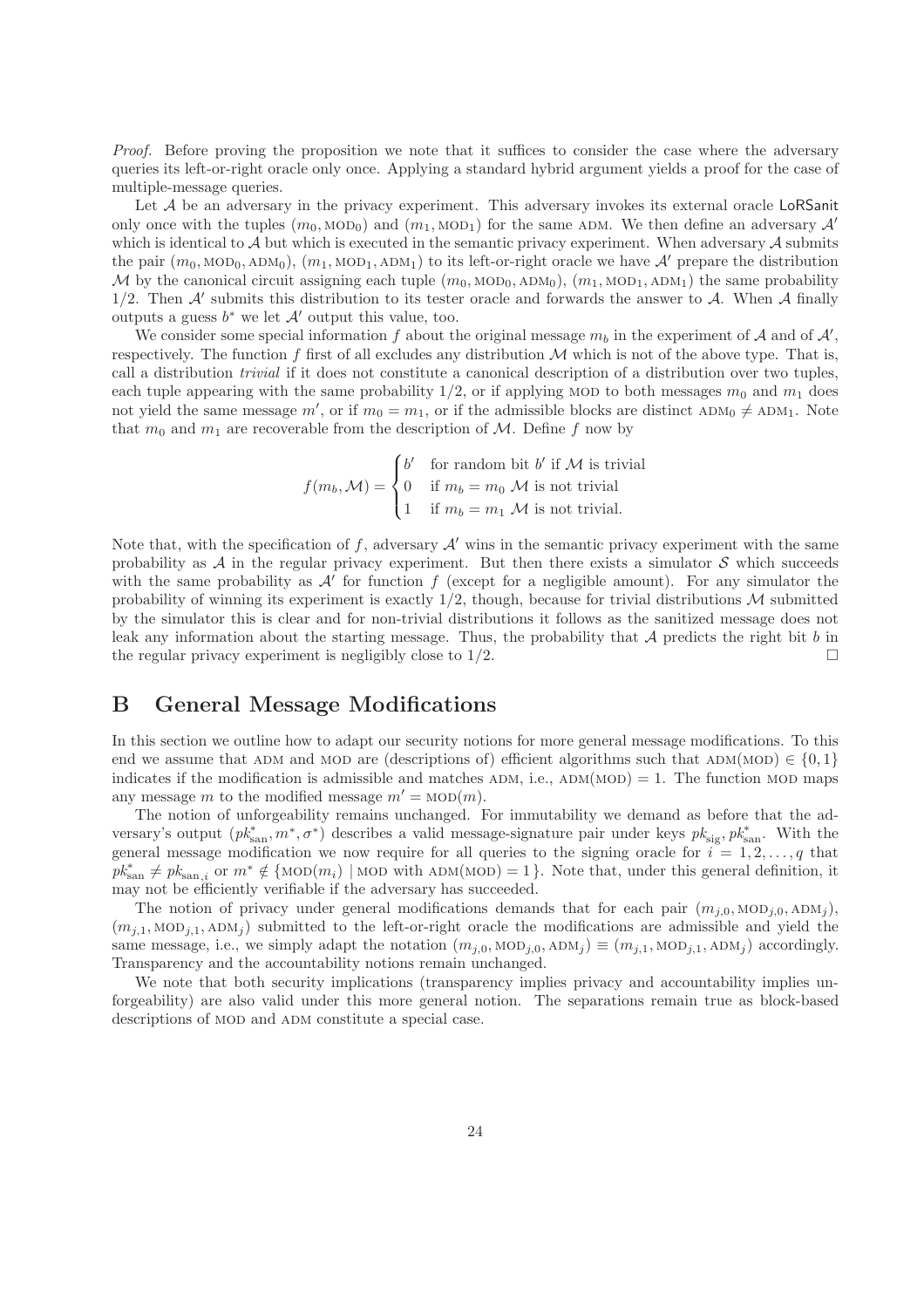## C Relationship of Unforgeability and Accountability Revisited

Recall that we have shown that sanitizer- and signer-accountability together imply unforgeability. Here we show that neither accountability notion alone is sufficient (even if the other properties like transparency hold).

Proposition C.1 (Independence of Unforgeability and Sanitizer-Accountability) Assume that there exists a secure sanitizable signature scheme. Then there exists a sanitizable signature scheme which is immutable, transparent and signer-accountable, but not unforgeable nor sanitizer-accountable.

Proof. As in the separation results in Section 4 let  $SanSig = (KGen_{\text{sig}}, KGen_{\text{san}}, Sign, Sanit, Verify, Proof,$ Judge) be once more a secure sanitizable signature scheme and let  $\text{Sansig}' = (\text{KGen}_{\text{sig}}, \text{KGen}_{\text{san}}', \text{Sign}',$ Sanit', Verify', Proof', Judge') be the following modification of SanSig:

- K $Gen_{\text{sig}}$  remains unchanged.
- KGen'<sub>san</sub> works as KGen<sub>san</sub>, except that it concatenates a '1' to the generated public key,  $pk'_{\text{san}} =$  $pk_{\text{san}}||1.$
- algorithms Sign' and Sanit' work as the originals except that, if they have produced a signature for a single-block message which is also modifiable, then they append an additional signature  $\sigma_0$  for the modifiable all-zero message  $m_0 = 0^t$  for the same public keys to the signature (Sign<sup>'</sup> can do this from scratch and Sanit' can simply modify the given message to  $m_0$  and derive the signature).
- Judge′ takes the public key of the sanitizer and outputs Sig if this public key ends with '0'. Else, it runs Judge on the input data (and the public key  $p\vec{k'_{\rm san}}$  with the last bit dropped).
- all other algorithms merely chop off the last bit of  $pk'_{\text{san}}$  and work as their ancestors (but using the shortened key).

The scheme is clearly not unforgeable. An adversary can easily query the signature oracle about a singleblock message  $m \neq 0^t$  (which is also mutable) to recover an extra signature  $\sigma_0$  for  $m_0$ , and then output this pair. By the completeness of the underlying scheme Verify' returns true for this pair and the adversary has won. The scheme is neither sanitizer-accountable because an attacker can simply choose a key  $pk_{\text{san}}^*$  ending with '0', use the same trick as in the unforgeabilty case to derive an extra signature  $\sigma_0$  for  $m_0$  and force the judge to output Sig for this new and valid message-signature pair and the key ending with '0'.

It remains to show that the other properties are preserved. Completeness is obviously inherited. As for immutability note that a query yielding the extra signature  $\sigma_0$  for  $m_0$  makes single-block messages useless for a successful attack because  $m_0$  is a trivial derivation of the query. More formally, given a successful immutability adversary against the new scheme SanSig' one could easily construct a successful immutability adversary against the underlying scheme, simply by making an additional call to the signing oracle about  $m_0$  in case of queries about single-block, modifiable messages.

Regarding transparency any attacker winning in the modified scheme could be turned into a successful transparency adversary in the original scheme. The derived adversary would only need to make an additional call to the Sanit/Sign box about  $m_0$  whenever the adversary for the modified scheme asks this box about a single-block, mutable message. Finally, signer-accountability is trivially true as the new judge for honestly generated keys  $pk'_{\text{san}}$  always runs in the regular mode.

Proposition C.2 (Independence of Unforgeability and Signer-Accountability) Assume that there exists a secure sanitizable signature scheme. Then there exists a sanitizable signature scheme which is immutable, transparent and sanitizer-accountable, but not unforgeable nor signer-accountable.

Proof. Let again  $\mathsf{SanSig} = (\mathsf{KGen}_\text{sig},\mathsf{KGen}_\text{san},\mathsf{Sign},\mathsf{Sanit},\mathsf{Verify},\mathsf{Proof},\mathsf{Judge})$  be a secure sanitizable signature  $s$ cheme and consider the modifed scheme  $\overline{S}$ anSig' = (KGen'<sub>sig</sub>, KGen<sub>san</sub>, Sign', Sanit', Verify', Proof', Judge'):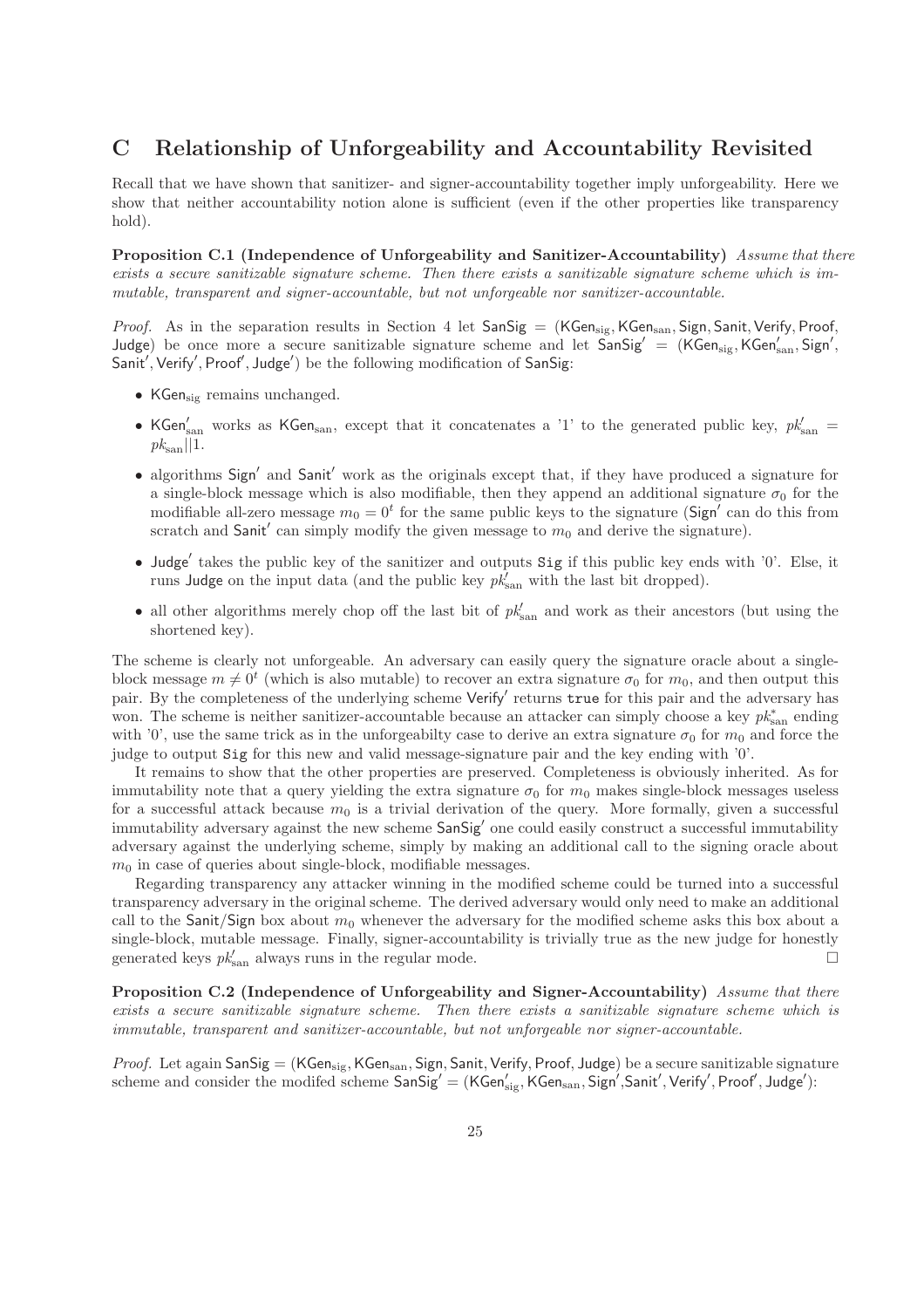- KGen'<sub>sig</sub> works as KGen<sub>sig</sub>, except that it concatenates a '1' to the generated public key,  $pk'_{sig} = pk_{sig}||1$ .
- $KGen<sub>san</sub> remains unchanged.$
- algorithms Sign' and Sanit' work as the originals except that, if they have produced a signature for a single-block message which is also modifiable, then they append an additional signature  $\sigma_0$  for the modifiable all-zero message  $m_0 = 0^t$  for the same public keys to the signature (Sign<sup>'</sup> can do this from scratch and Sanit' can simply modify the given message to  $m_0$  and derive the signature).
- Judge′ takes the public key of the sanitizer and outputs San if this public key ends with '0'. Else, it runs Judge on the input data (and the public key  $p\vec{k'_{\rm san}}$  with the last bit dropped).
- all other algorithms merely chop off the last bit of  $pk'_{\text{san}}$  and work as their ancestors (but using the shortened key).

As in the previous proof it follows that the scheme is not unforgeable and not signer-accountable. Completeness is preserved, and immutability and transparency follow as before. Analogously, sanitizer-accountability is preserved as Judge′ never enters the exceptional mode in this case.

# D Chameleon Hashing Secure Against Random-Tagging Attacks

In this section we construct a chameleon hash function which provides security under random-tagging attacks, relying on the RSA assumption and the random oracle model. The idea is to use a standard RSA-based chameleon hash function  $(m, r) \mapsto g^m r^e \mod N$ , but generate g from TAG and m via the random oracle H. As m already enters the computation for  $g = H(\text{TAG}, m)$  this makes the explicit exponentiation with m obsolete and the hash value becomes  $gr^e \mod N$ .

Construction D.1 Define the following chameleon hash function  $\mathcal{CH} = (CHKGen, CHash, CHAdapt)$  in the presence of a random oracle  $H: \{0,1\}^* \to \mathbb{Z}_N^*$ :

- KEY GENERATION. Algorithm CHKGen on input  $1^n$  generates RSA parameters N, e (with e being prime) and d for parameter  $1^n$ . It returns  $pk = (N, e)$  and  $sk = (N, d)$ .
- HASHING. Algorithm CHash on input pk, TAG, m and randomness r computes  $q = H(TAG, m)$  and returns  $y = qr^e \mod N$ .
- ADAPTING. Algorithm CHAdapt in input sk, TAG, m, r and TAG', m' computes  $g = H(\text{TAG}, m)$ ,  $y = gr^e \text{ mod }$ N and  $g' = H(\text{TAG}', m')$  and returns  $\text{TAG}'$  together with  $r' = (y(g')^{-1})^d \mod N$ .

A simple calculation confirms that CHAdapt returns a collision for the given data, and that the value is randomly distributed in  $\mathbb{Z}_N^*$  (if r is). It remains to show collision-resistance:

Proposition D.2 The chameleon hash function in Construction D.1 is collision-resistant under randomtagging attacks in the random oracle model under the RSA assumption.

Proof. Assume towards contradiction that the hash function was not secure and that there exists a successful adversary A in experiment RndTag $_{\mathcal{A}}^{\mathcal{CH}}(n)$ . We then show how to find for given  $(N, e, z)$  the value  $z^{1/e}$  mod N via black-box simulation of A. To this end, we first describe a simulating strategy for algorithm CHAdapt without knowledge of the secret exponent  $d$ , but by programming the random oracle:

RANDOM ORACLE. Whenever the adversary queries the random oracle  $H$  about a (new) value, we return  $z^x t^e \mod N$  for random  $x \leftarrow \mathbb{Z}_e$  and  $t \leftarrow \mathbb{Z}_N^*$ . As usual, if the query has been made before, we simply return the same answer as before again.